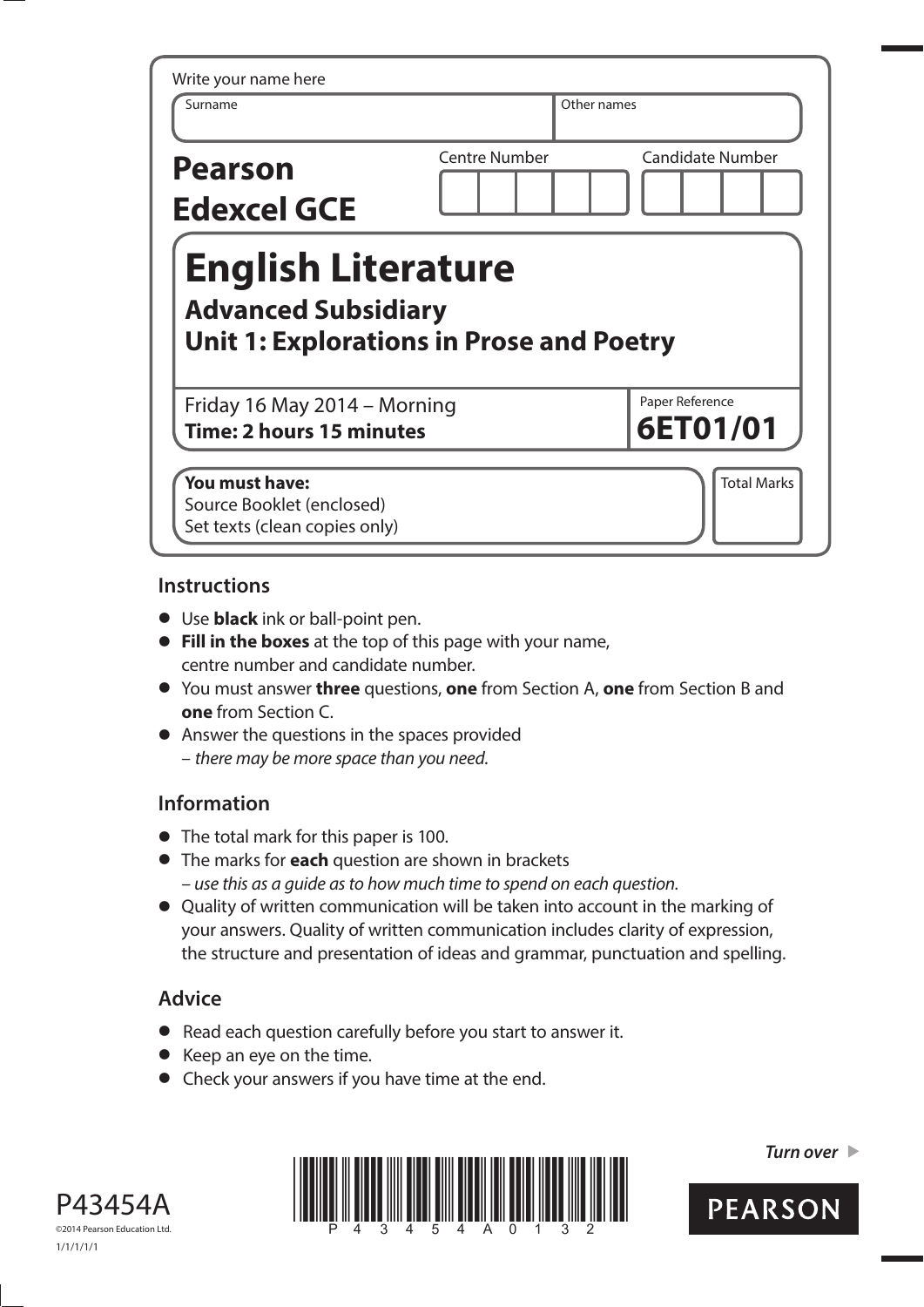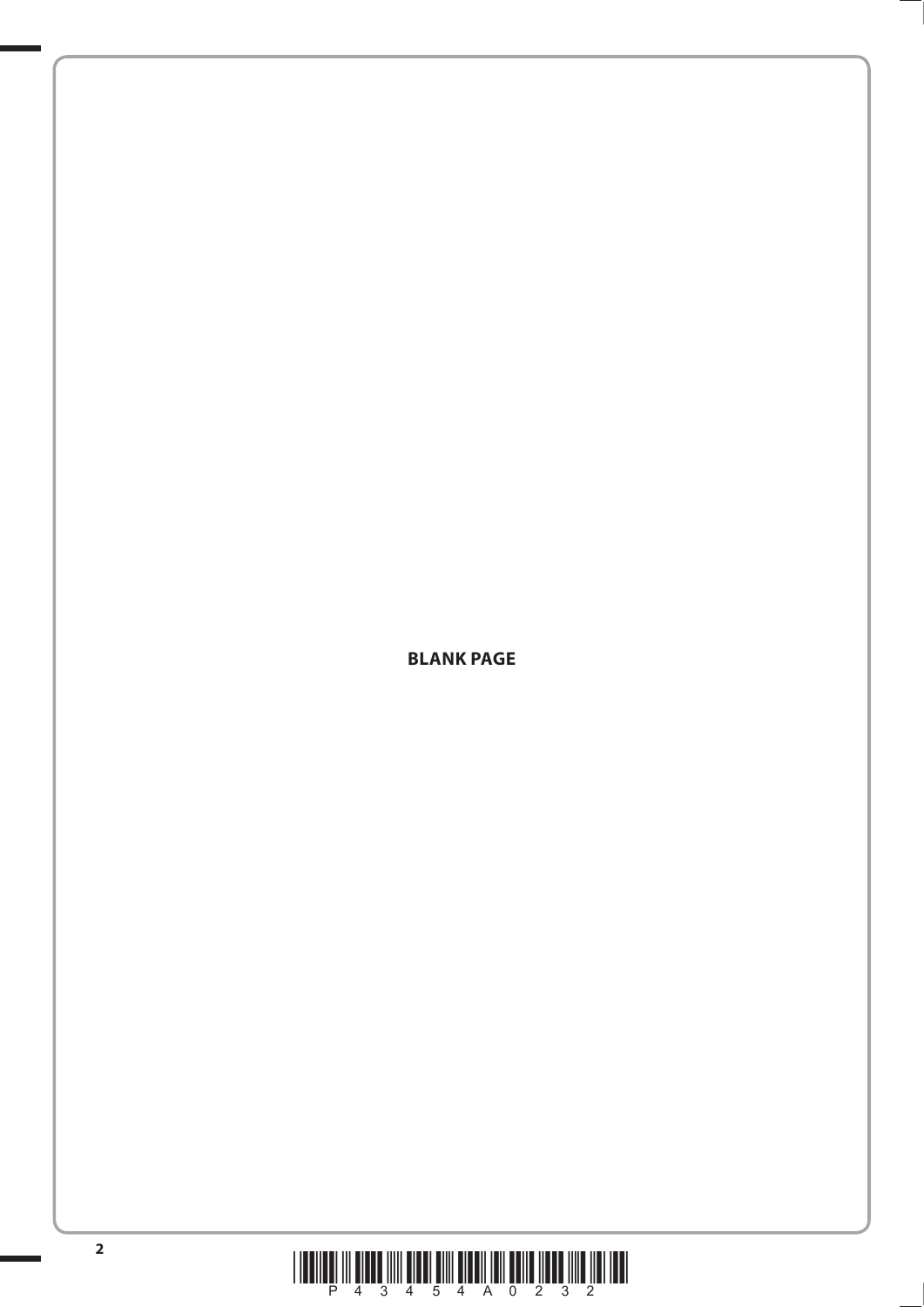| Candidates must answer ONE question from each section.                                              |             |  |  |  |  |  |  |  |
|-----------------------------------------------------------------------------------------------------|-------------|--|--|--|--|--|--|--|
| <b>SECTION A: UNSEEN POETRY OR PROSE</b>                                                            |             |  |  |  |  |  |  |  |
| Answer EITHER Question 1 OR Question 2 from Section A.                                              |             |  |  |  |  |  |  |  |
| If you answer Question 1 put a cross in this box $\boxtimes$ .<br>Answer ALL parts of the question. |             |  |  |  |  |  |  |  |
| Poetry: Read Text A on page 2 of the Source Booklet and answer the following<br>1<br>questions.     |             |  |  |  |  |  |  |  |
| There are a number of key features that we bear in mind when we consider poetry.                    |             |  |  |  |  |  |  |  |
| (a) Sound devices are often considered to be an important feature in poetry.                        |             |  |  |  |  |  |  |  |
| Discuss the use and effect of sound devices in this poem.                                           |             |  |  |  |  |  |  |  |
|                                                                                                     | $(AO1 = 5)$ |  |  |  |  |  |  |  |
|                                                                                                     |             |  |  |  |  |  |  |  |
|                                                                                                     |             |  |  |  |  |  |  |  |
|                                                                                                     |             |  |  |  |  |  |  |  |
|                                                                                                     |             |  |  |  |  |  |  |  |
|                                                                                                     |             |  |  |  |  |  |  |  |
|                                                                                                     |             |  |  |  |  |  |  |  |
|                                                                                                     |             |  |  |  |  |  |  |  |
|                                                                                                     |             |  |  |  |  |  |  |  |
|                                                                                                     |             |  |  |  |  |  |  |  |
|                                                                                                     |             |  |  |  |  |  |  |  |
|                                                                                                     |             |  |  |  |  |  |  |  |
|                                                                                                     |             |  |  |  |  |  |  |  |
|                                                                                                     |             |  |  |  |  |  |  |  |
|                                                                                                     |             |  |  |  |  |  |  |  |
|                                                                                                     |             |  |  |  |  |  |  |  |
|                                                                                                     |             |  |  |  |  |  |  |  |
|                                                                                                     |             |  |  |  |  |  |  |  |
|                                                                                                     |             |  |  |  |  |  |  |  |
|                                                                                                     |             |  |  |  |  |  |  |  |
|                                                                                                     |             |  |  |  |  |  |  |  |



 $\overline{\mathbf{3}}$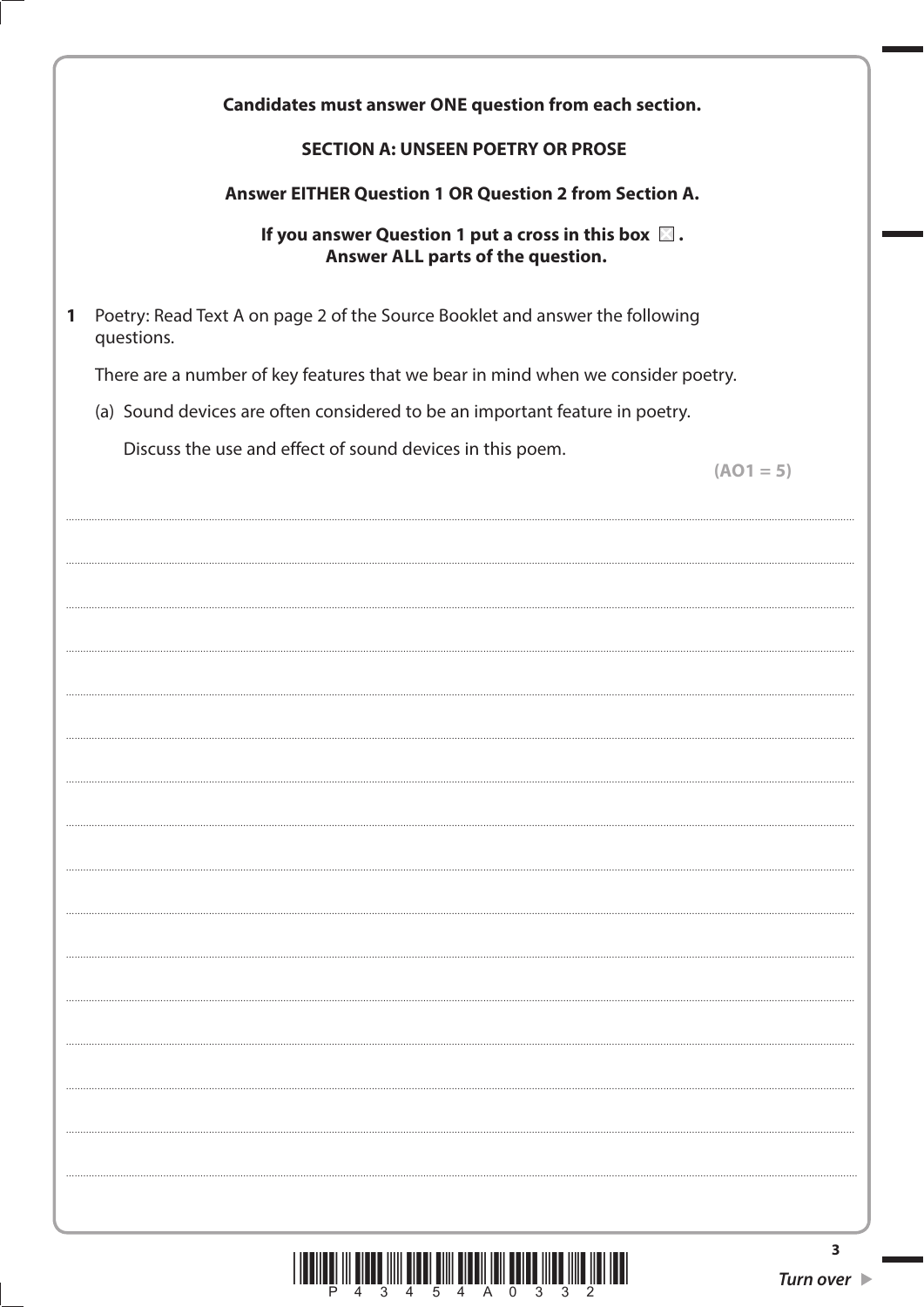|       | Using two examples from the poem, explore the effect of imagery.                                                                                                                                                         |                      |
|-------|--------------------------------------------------------------------------------------------------------------------------------------------------------------------------------------------------------------------------|----------------------|
|       |                                                                                                                                                                                                                          | $(AO2 = 5)$          |
|       |                                                                                                                                                                                                                          |                      |
|       |                                                                                                                                                                                                                          |                      |
|       |                                                                                                                                                                                                                          |                      |
|       |                                                                                                                                                                                                                          |                      |
|       |                                                                                                                                                                                                                          |                      |
|       |                                                                                                                                                                                                                          |                      |
|       |                                                                                                                                                                                                                          |                      |
|       |                                                                                                                                                                                                                          |                      |
|       |                                                                                                                                                                                                                          |                      |
|       |                                                                                                                                                                                                                          |                      |
|       |                                                                                                                                                                                                                          |                      |
|       |                                                                                                                                                                                                                          |                      |
|       |                                                                                                                                                                                                                          |                      |
|       |                                                                                                                                                                                                                          |                      |
|       |                                                                                                                                                                                                                          |                      |
|       |                                                                                                                                                                                                                          |                      |
|       | (c) In poetry, mood and tone are developed in different ways.<br>Using your knowledge of poetry, discuss what you think the mood and tone in<br>this poem are and comment on the ways in which they are developed by the |                      |
| poet. |                                                                                                                                                                                                                          |                      |
|       |                                                                                                                                                                                                                          | $(AO1 = 5, AO2 = 5)$ |
|       |                                                                                                                                                                                                                          |                      |
|       |                                                                                                                                                                                                                          |                      |
|       |                                                                                                                                                                                                                          |                      |
|       |                                                                                                                                                                                                                          |                      |
|       |                                                                                                                                                                                                                          |                      |
|       |                                                                                                                                                                                                                          |                      |
|       |                                                                                                                                                                                                                          |                      |
|       |                                                                                                                                                                                                                          |                      |
|       |                                                                                                                                                                                                                          |                      |
|       |                                                                                                                                                                                                                          |                      |
|       |                                                                                                                                                                                                                          |                      |
|       |                                                                                                                                                                                                                          |                      |
|       |                                                                                                                                                                                                                          |                      |
|       |                                                                                                                                                                                                                          |                      |
|       |                                                                                                                                                                                                                          |                      |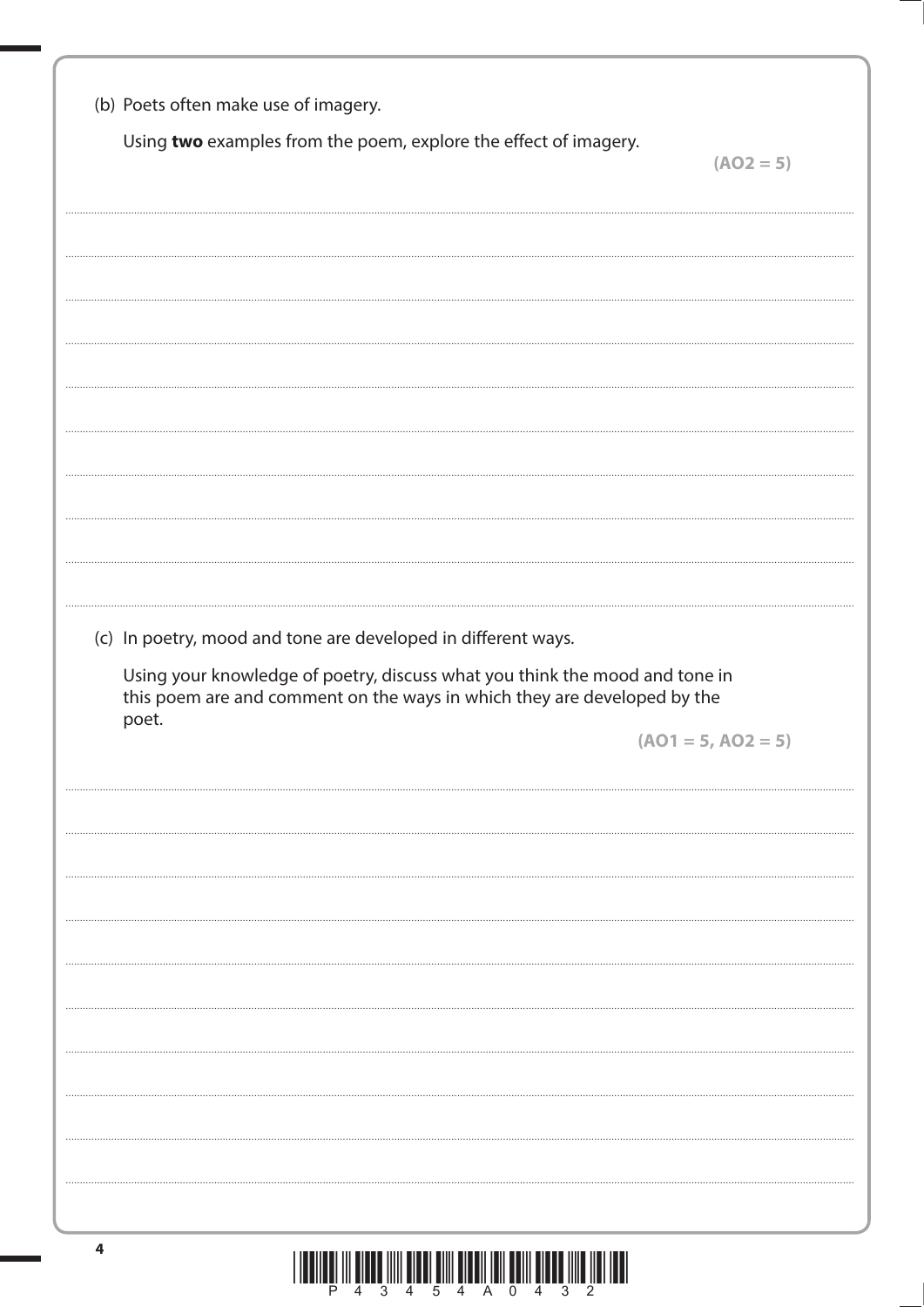

 $\overline{\mathbf{5}}$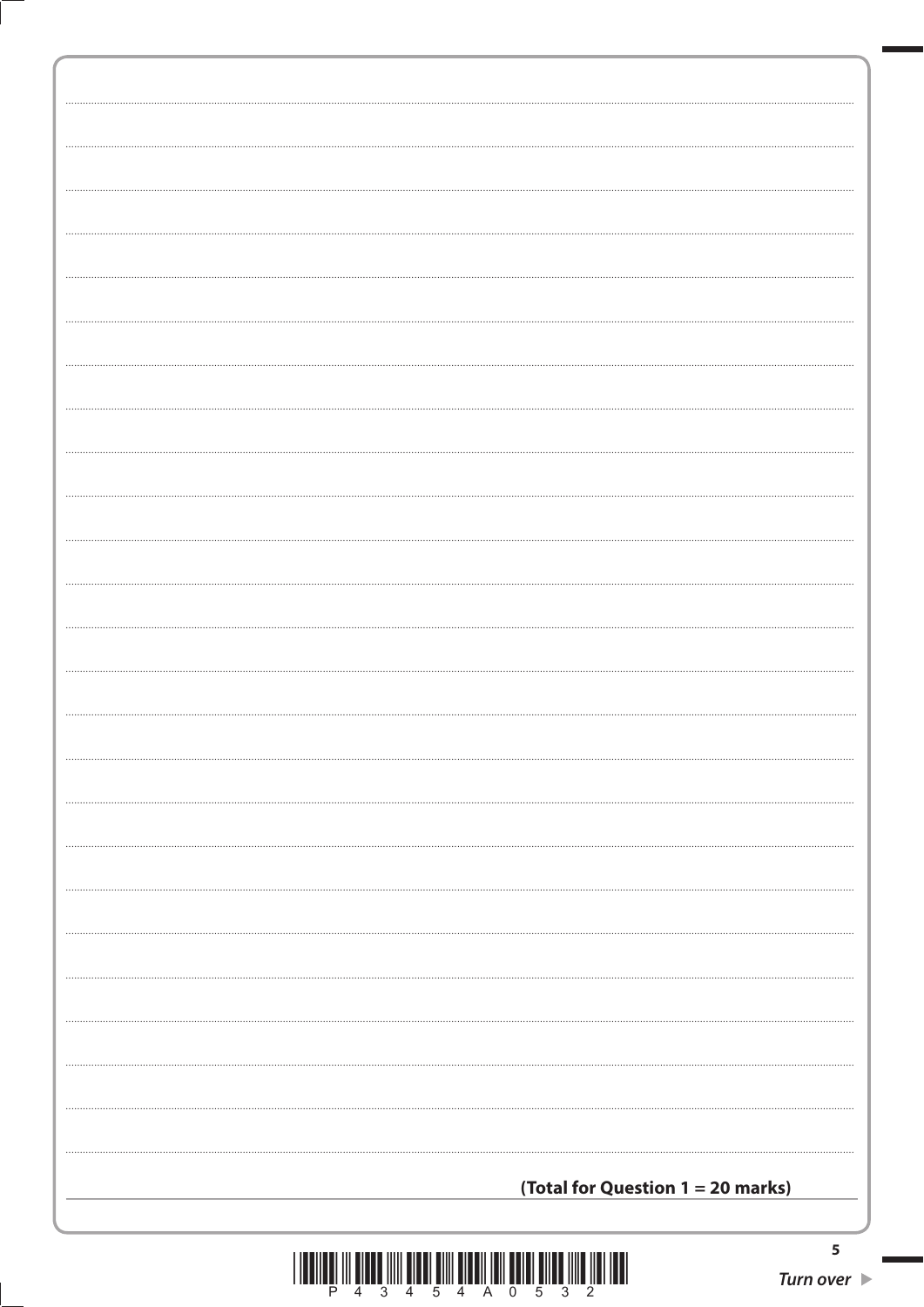|                | If you answer Question 2 put a cross in this box $\boxtimes$ .<br>Answer ALL parts of the question. |  |  |  |  |  |  |  |  |
|----------------|-----------------------------------------------------------------------------------------------------|--|--|--|--|--|--|--|--|
| $\overline{2}$ | Prose: Read Text B on page 3 of the Source Booklet and answer the following<br>questions.           |  |  |  |  |  |  |  |  |
|                | (a) Novelists use sentence structure and tense to create interest.                                  |  |  |  |  |  |  |  |  |
|                | Identify and comment on the effect of the writer's use of sentence structure and                    |  |  |  |  |  |  |  |  |
|                | tense in this extract.<br>$(AO1 = 5)$                                                               |  |  |  |  |  |  |  |  |
|                |                                                                                                     |  |  |  |  |  |  |  |  |
|                |                                                                                                     |  |  |  |  |  |  |  |  |
|                |                                                                                                     |  |  |  |  |  |  |  |  |
|                |                                                                                                     |  |  |  |  |  |  |  |  |
|                |                                                                                                     |  |  |  |  |  |  |  |  |
|                |                                                                                                     |  |  |  |  |  |  |  |  |
|                |                                                                                                     |  |  |  |  |  |  |  |  |
|                |                                                                                                     |  |  |  |  |  |  |  |  |
|                |                                                                                                     |  |  |  |  |  |  |  |  |
|                |                                                                                                     |  |  |  |  |  |  |  |  |
|                |                                                                                                     |  |  |  |  |  |  |  |  |
|                |                                                                                                     |  |  |  |  |  |  |  |  |
|                |                                                                                                     |  |  |  |  |  |  |  |  |
|                |                                                                                                     |  |  |  |  |  |  |  |  |
|                |                                                                                                     |  |  |  |  |  |  |  |  |
|                |                                                                                                     |  |  |  |  |  |  |  |  |
|                |                                                                                                     |  |  |  |  |  |  |  |  |
|                |                                                                                                     |  |  |  |  |  |  |  |  |
|                |                                                                                                     |  |  |  |  |  |  |  |  |
|                |                                                                                                     |  |  |  |  |  |  |  |  |
|                |                                                                                                     |  |  |  |  |  |  |  |  |
|                |                                                                                                     |  |  |  |  |  |  |  |  |
|                |                                                                                                     |  |  |  |  |  |  |  |  |
|                | 6                                                                                                   |  |  |  |  |  |  |  |  |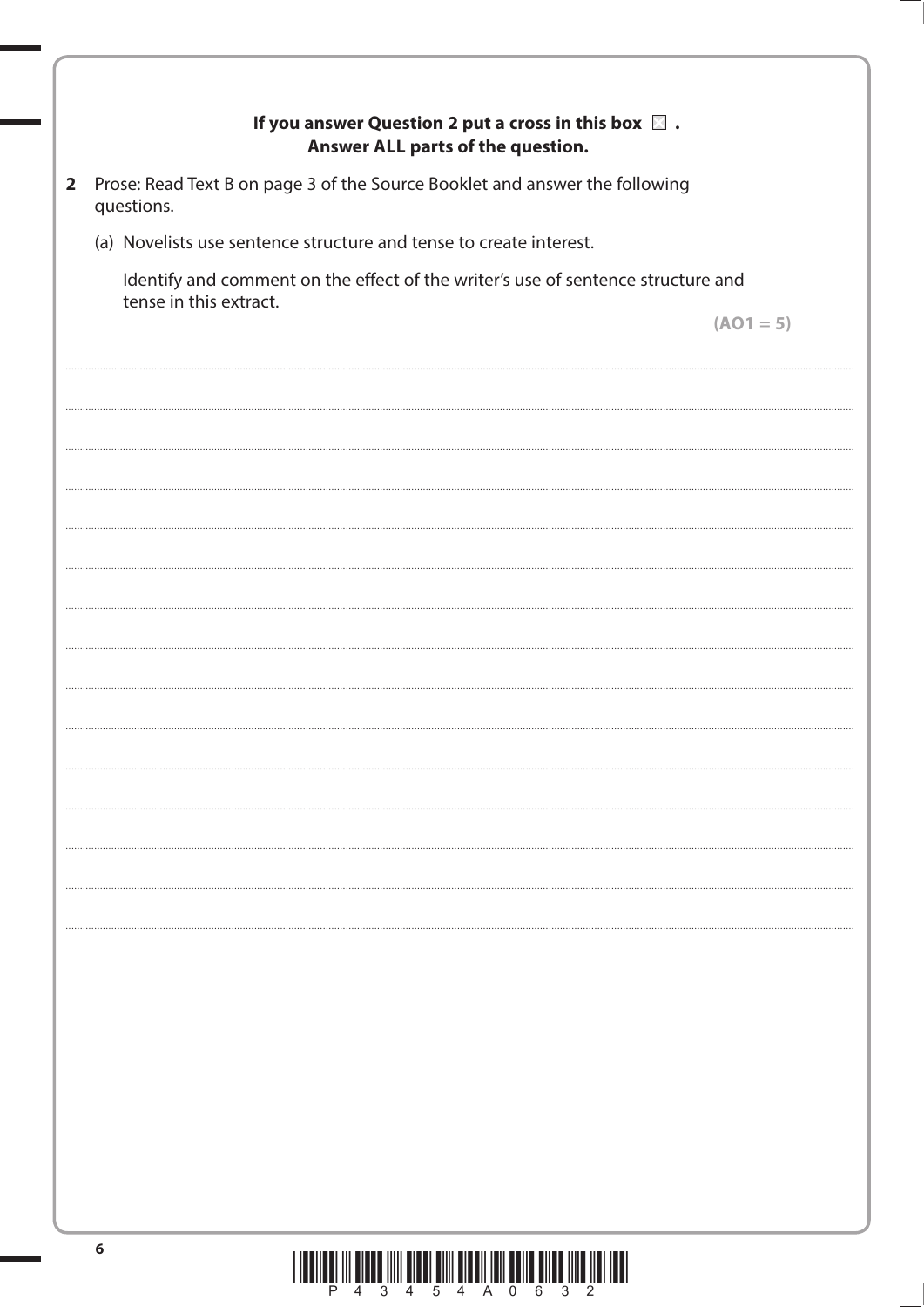| Identify two examples of imagery which add to the effect of the narrative, and |             |  |  |  |
|--------------------------------------------------------------------------------|-------------|--|--|--|
| comment on their use.                                                          | $(AO2 = 5)$ |  |  |  |
|                                                                                |             |  |  |  |
|                                                                                |             |  |  |  |
|                                                                                |             |  |  |  |
|                                                                                |             |  |  |  |
|                                                                                |             |  |  |  |
|                                                                                |             |  |  |  |
|                                                                                |             |  |  |  |
|                                                                                |             |  |  |  |
|                                                                                |             |  |  |  |
|                                                                                |             |  |  |  |
|                                                                                |             |  |  |  |
|                                                                                |             |  |  |  |
|                                                                                |             |  |  |  |
|                                                                                |             |  |  |  |
|                                                                                |             |  |  |  |
|                                                                                |             |  |  |  |
|                                                                                |             |  |  |  |
|                                                                                |             |  |  |  |
|                                                                                |             |  |  |  |
|                                                                                |             |  |  |  |
|                                                                                |             |  |  |  |
|                                                                                |             |  |  |  |
|                                                                                |             |  |  |  |
|                                                                                |             |  |  |  |
|                                                                                |             |  |  |  |
|                                                                                |             |  |  |  |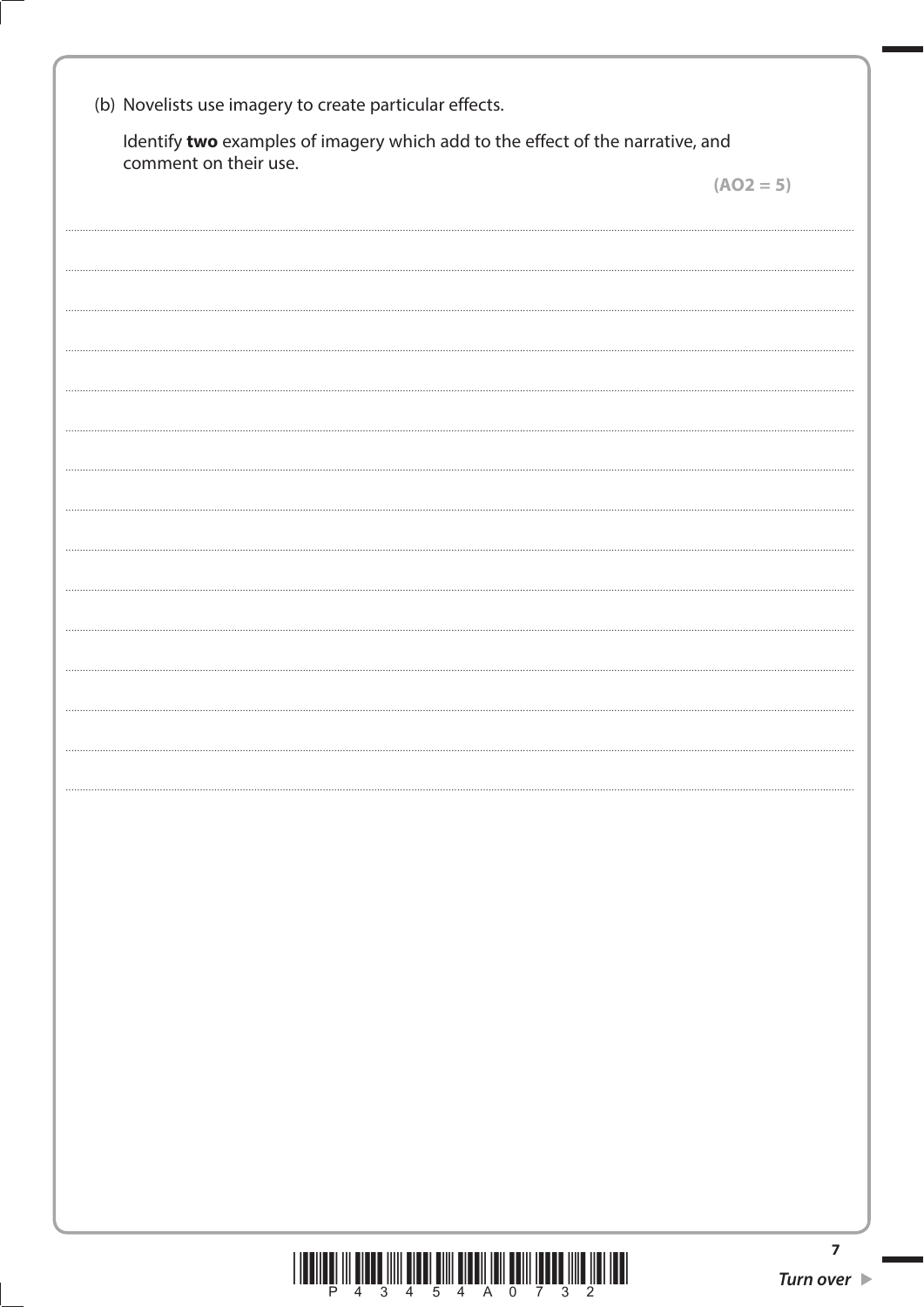| Discuss the ways in which Douglas Coupland develops themes in this passage. |                      |
|-----------------------------------------------------------------------------|----------------------|
|                                                                             | $(AO1 = 5, AO2 = 5)$ |
|                                                                             |                      |
|                                                                             |                      |
|                                                                             |                      |
|                                                                             |                      |
|                                                                             |                      |
|                                                                             |                      |
|                                                                             |                      |
|                                                                             |                      |
|                                                                             |                      |
|                                                                             |                      |
|                                                                             |                      |
|                                                                             |                      |
|                                                                             |                      |
|                                                                             |                      |
|                                                                             |                      |
|                                                                             |                      |
|                                                                             |                      |
|                                                                             |                      |
|                                                                             |                      |
|                                                                             |                      |
|                                                                             |                      |
|                                                                             |                      |
|                                                                             |                      |
|                                                                             |                      |
|                                                                             |                      |
|                                                                             |                      |
|                                                                             |                      |
|                                                                             |                      |
|                                                                             |                      |
|                                                                             |                      |
|                                                                             |                      |
|                                                                             |                      |
|                                                                             |                      |
|                                                                             |                      |
|                                                                             |                      |
|                                                                             |                      |
|                                                                             |                      |
|                                                                             |                      |
|                                                                             |                      |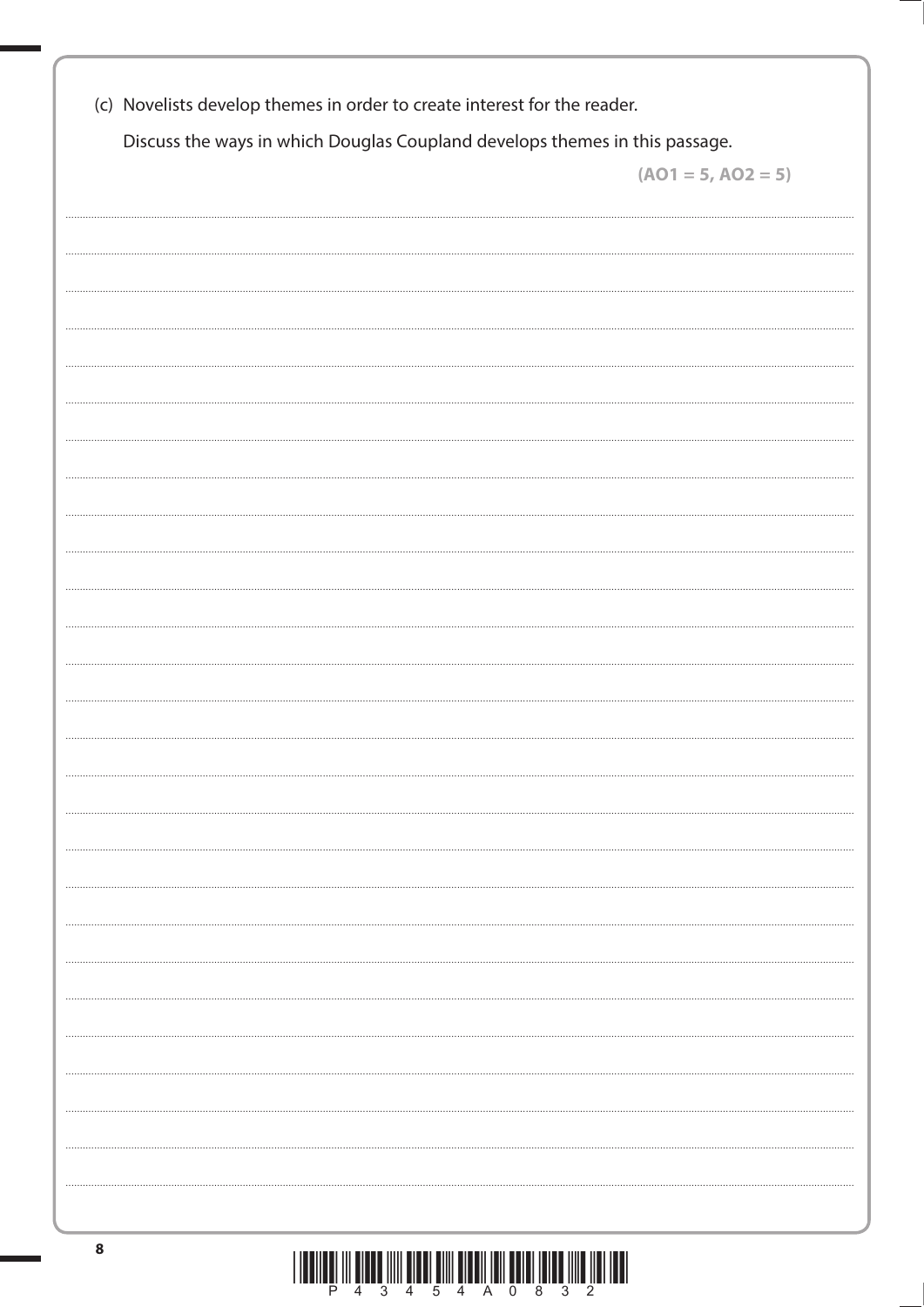

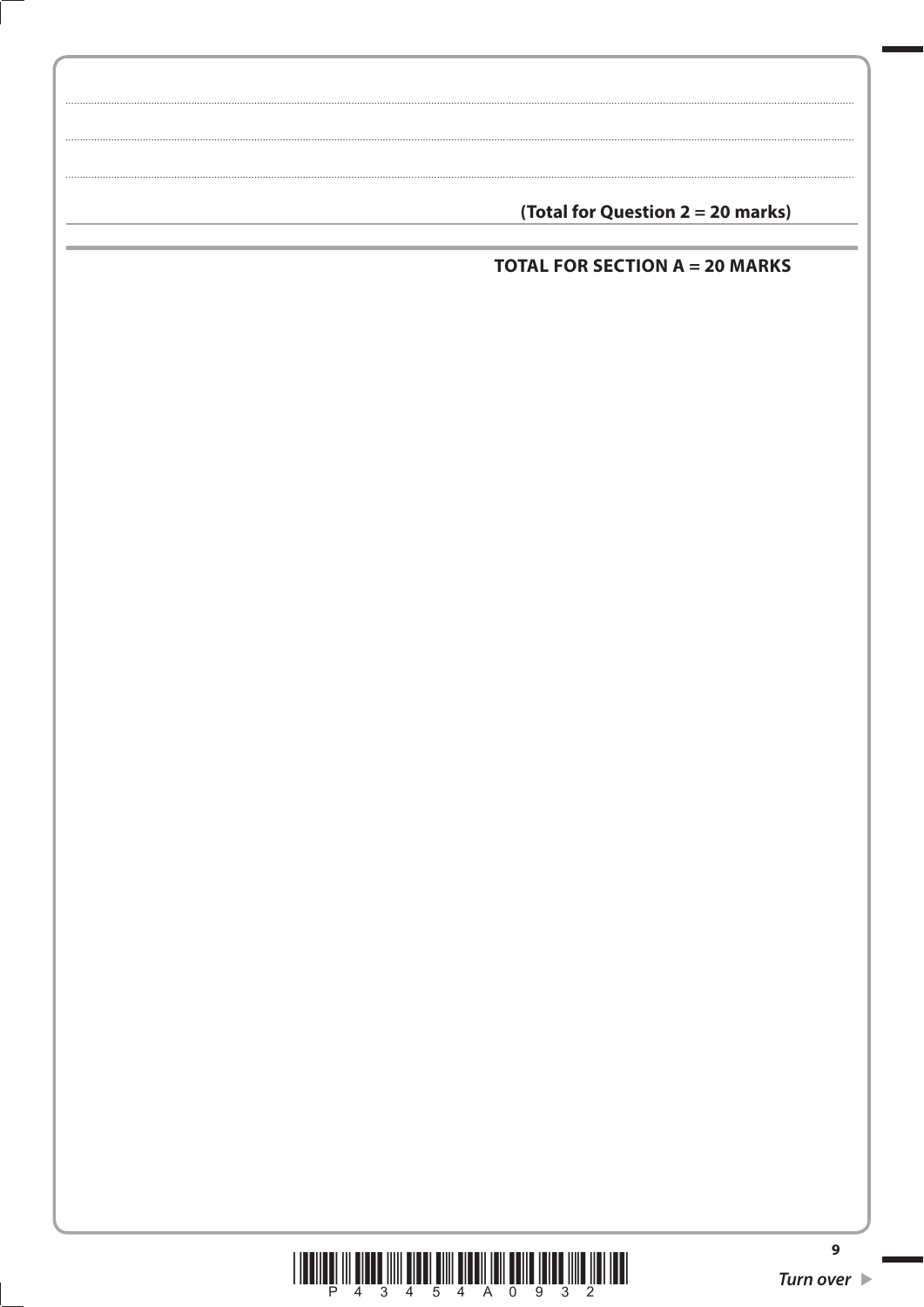## **SECTION B: POETRY**

#### **Answer ONE question from this section.**

#### **3 Home**

#### **Either:**

(a) 'Poems about home often focus solely on what has been lost.'

 Compare and contrast the ways in which home is presented in **at least two poems**, in the light of this statement.

## **Or:**

(b) 'The best poetry about home goes far beyond describing simple comfort.'

 Using **one** of the following poems as a starting point, compare and contrast how poets present a vivid sense of place in **at least one other** poem, in the light of this statement.

**Either** Robert Browning Love in a Life (Here to Eternity)

**Or** William Barnes The Wife A-Lost (Oxford Anthology of English Poetry)

**Or** D H Lawrence Piano (The Rattle Bag)

**(AO1 = 15, AO2 = 5, AO3 = 20)**

#### **(Total for Question 3 = 40 marks)**

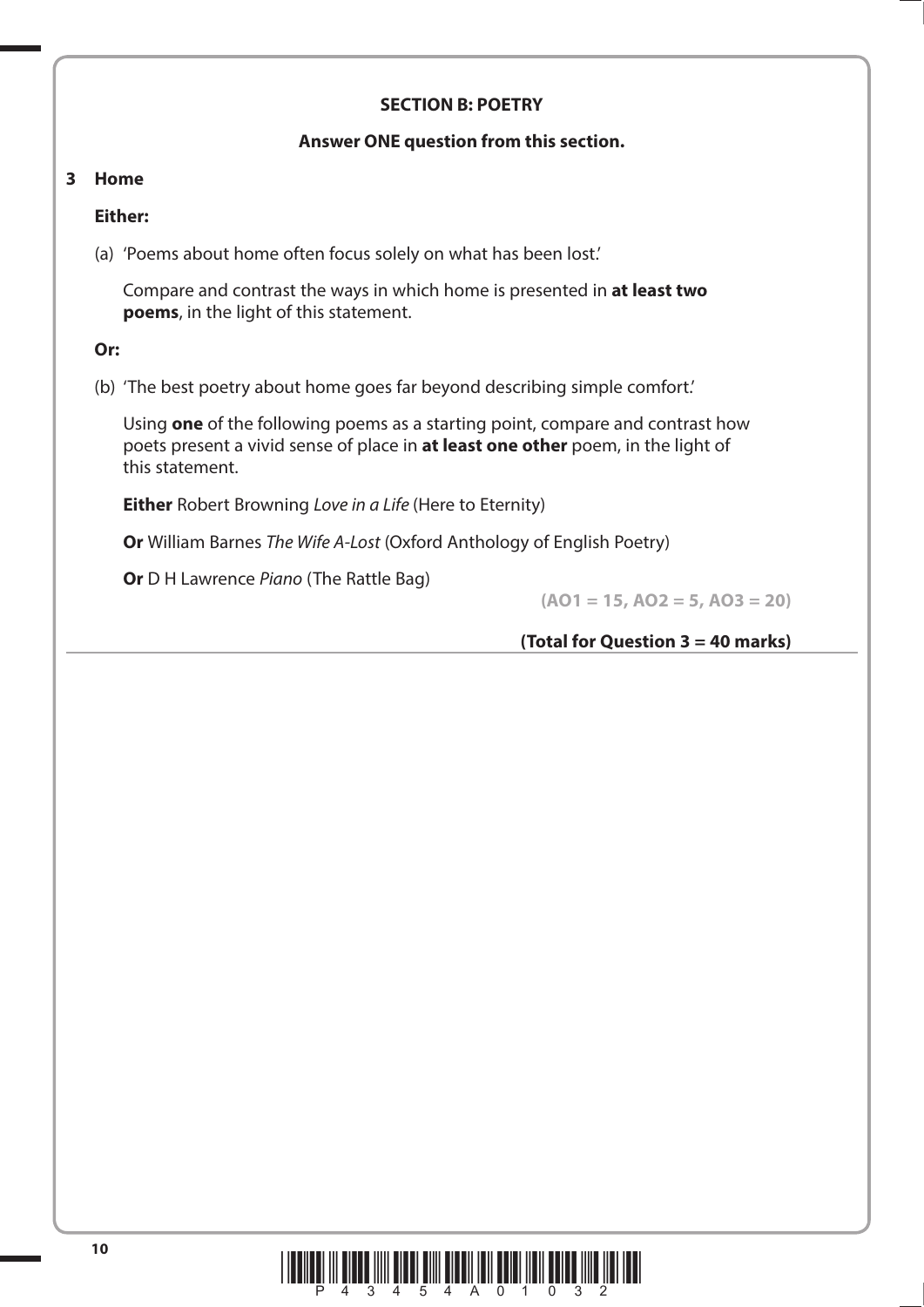#### **4 Land**

# **Either**

(a) 'Poems about land are often really about the self.'

Compare and contrast **at least two** poems, in the light of this statement.

# **Or**

(b) 'The best poems about land deal with the purely physical.'

 Using **one** of the following poems as a starting point, compare and contrast how poets present the theme of nature in **at least one other** poem, in the light of this statement.

**Either** W R Rodgers Field Day (Here to Eternity)

 **Or** Louis MacNeice The Sunlight on the Garden (Oxford Anthology of English Poetry)

**Or** Sylvia Plath Crossing the Water (The Rattle Bag).

**(AO1 = 15, AO2 = 5, AO3 = 20)**

## **(Total for Question 4 = 40 marks)**

#### **5 Work**

#### **Either**

(a) 'The best poems about work are often heavily ironic.'

Compare and contrast **at least two** poems, in the light of this statement.

# **Or**

(b) 'In order to be successful, poems about work should make a personal or political point.'

 Using **one** of the following poems as a starting point, compare and contrast how poets use imagery in **at least one other** poem, in the light of this statement.

**Either** Philip Larkin Toads (Here to Eternity)

 **Or** Philip Larkin Toads (Oxford Anthology of English Poetry)

 **Or** A E Housman Epitaph on an Army of Mercenaries (The Rattle Bag)

**(AO1 = 15, AO2 = 5, AO3 = 20)**

# **(Total for Question 5 = 40 marks)**

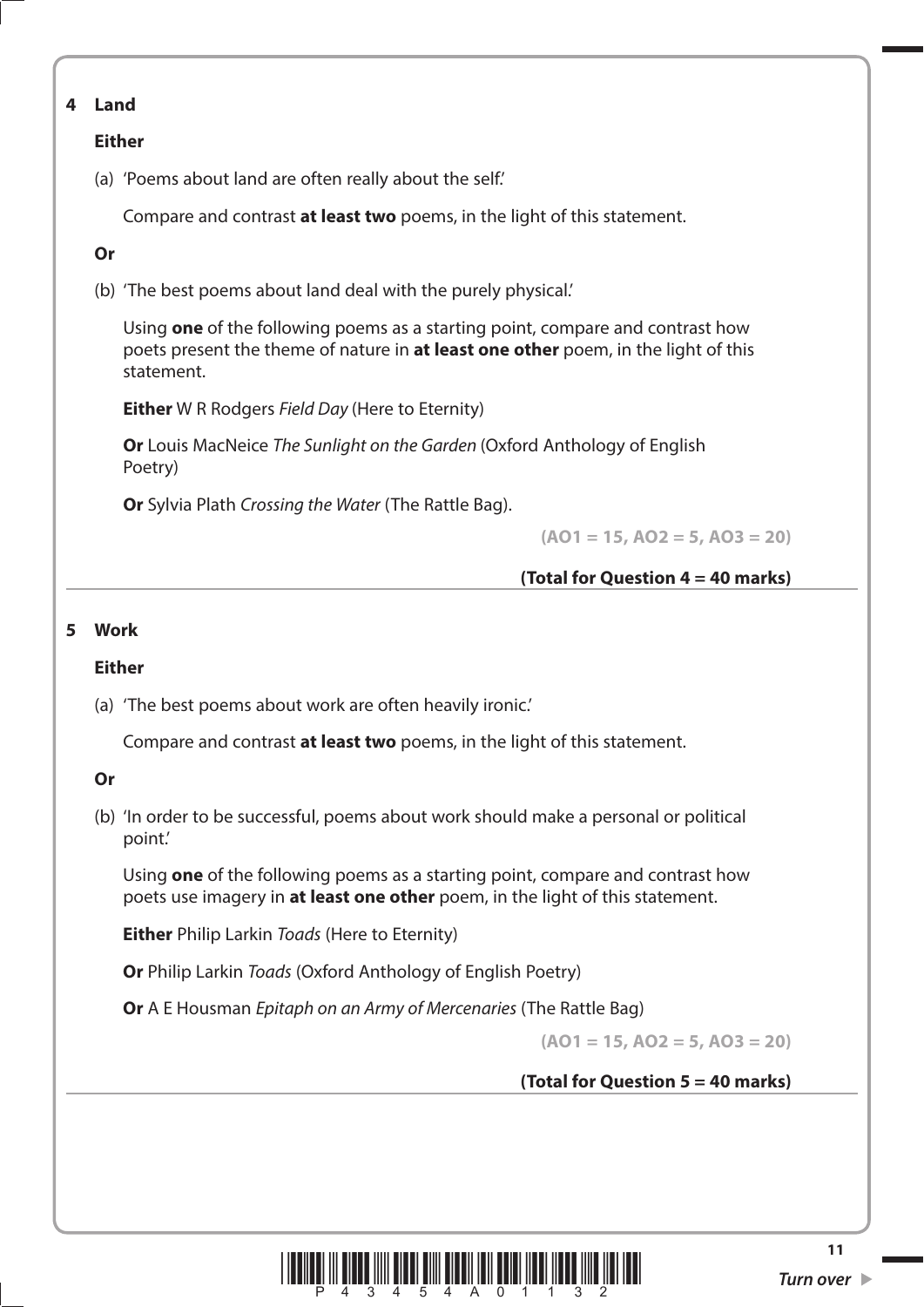| Indicate which question you are answering by marking a cross in the box $\boxtimes$ . If you change your<br>mind, put a line through the box $\boxtimes$ and then indicate your new question with a cross $\boxtimes$ . |                 |  |                 |  |  |  |  |  |  |  |
|-------------------------------------------------------------------------------------------------------------------------------------------------------------------------------------------------------------------------|-----------------|--|-----------------|--|--|--|--|--|--|--|
| Chosen question number: Question 3(a) $\blacksquare$                                                                                                                                                                    |                 |  | Question $3(b)$ |  |  |  |  |  |  |  |
|                                                                                                                                                                                                                         | Question $4(a)$ |  | Question $4(b)$ |  |  |  |  |  |  |  |
|                                                                                                                                                                                                                         | Question $5(a)$ |  | Question $5(b)$ |  |  |  |  |  |  |  |
|                                                                                                                                                                                                                         |                 |  |                 |  |  |  |  |  |  |  |
|                                                                                                                                                                                                                         |                 |  |                 |  |  |  |  |  |  |  |
|                                                                                                                                                                                                                         |                 |  |                 |  |  |  |  |  |  |  |
|                                                                                                                                                                                                                         |                 |  |                 |  |  |  |  |  |  |  |
|                                                                                                                                                                                                                         |                 |  |                 |  |  |  |  |  |  |  |
|                                                                                                                                                                                                                         |                 |  |                 |  |  |  |  |  |  |  |
|                                                                                                                                                                                                                         |                 |  |                 |  |  |  |  |  |  |  |
|                                                                                                                                                                                                                         |                 |  |                 |  |  |  |  |  |  |  |
|                                                                                                                                                                                                                         |                 |  |                 |  |  |  |  |  |  |  |
|                                                                                                                                                                                                                         |                 |  |                 |  |  |  |  |  |  |  |
|                                                                                                                                                                                                                         |                 |  |                 |  |  |  |  |  |  |  |
|                                                                                                                                                                                                                         |                 |  |                 |  |  |  |  |  |  |  |
|                                                                                                                                                                                                                         |                 |  |                 |  |  |  |  |  |  |  |
|                                                                                                                                                                                                                         |                 |  |                 |  |  |  |  |  |  |  |
|                                                                                                                                                                                                                         |                 |  |                 |  |  |  |  |  |  |  |
|                                                                                                                                                                                                                         |                 |  |                 |  |  |  |  |  |  |  |
|                                                                                                                                                                                                                         |                 |  |                 |  |  |  |  |  |  |  |
|                                                                                                                                                                                                                         |                 |  |                 |  |  |  |  |  |  |  |
|                                                                                                                                                                                                                         |                 |  |                 |  |  |  |  |  |  |  |
|                                                                                                                                                                                                                         |                 |  |                 |  |  |  |  |  |  |  |
|                                                                                                                                                                                                                         |                 |  |                 |  |  |  |  |  |  |  |
|                                                                                                                                                                                                                         |                 |  |                 |  |  |  |  |  |  |  |
|                                                                                                                                                                                                                         |                 |  |                 |  |  |  |  |  |  |  |
|                                                                                                                                                                                                                         |                 |  |                 |  |  |  |  |  |  |  |
|                                                                                                                                                                                                                         |                 |  |                 |  |  |  |  |  |  |  |
| 12                                                                                                                                                                                                                      |                 |  |                 |  |  |  |  |  |  |  |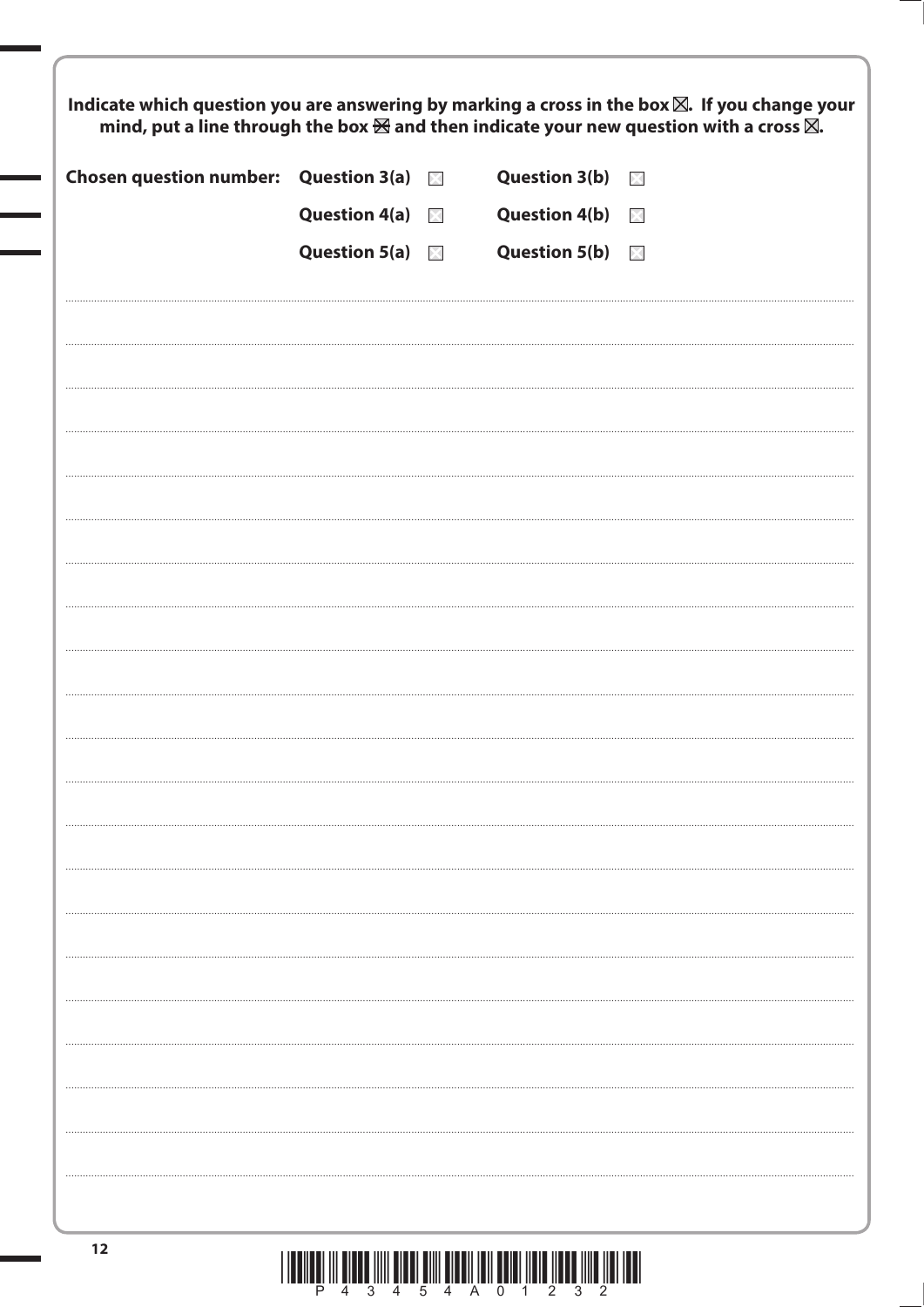| <u> I III METHIKI III MATERIALI III MATERIALI III MATERIALI II MATERIALI II MATERIALI II MATERIALI II M</u> |                         |  |  |  |  |  |  |
|-------------------------------------------------------------------------------------------------------------|-------------------------|--|--|--|--|--|--|
|                                                                                                             | P 4 3 4 5 4 A 0 1 3 3 2 |  |  |  |  |  |  |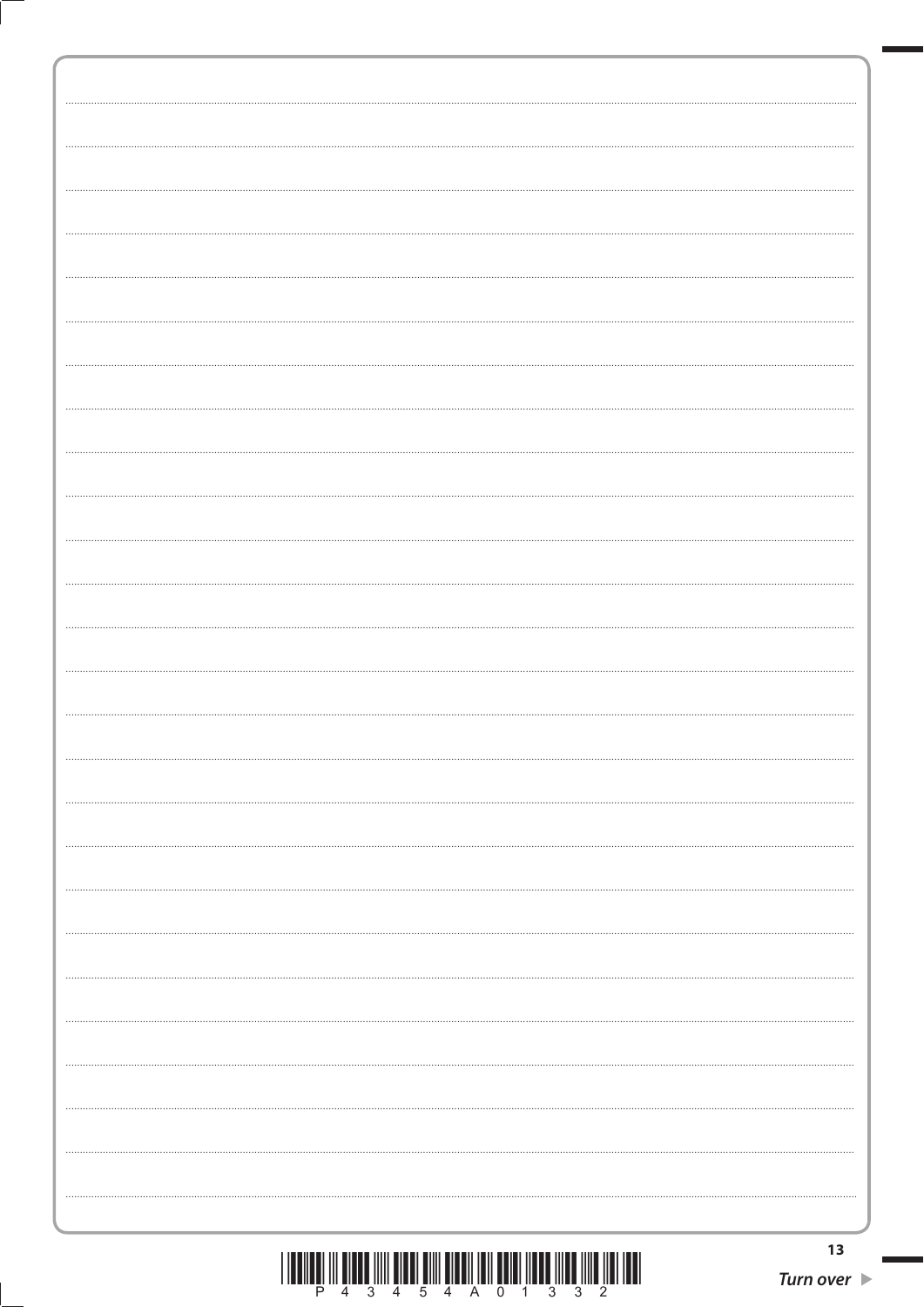| 14 | <u> I IT AN EIN DIE DIE DER TIJDE ALDER DIE DIE DIE BEIER IN DIE BIJDE IN DIE INDERSTE</u> |
|----|--------------------------------------------------------------------------------------------|

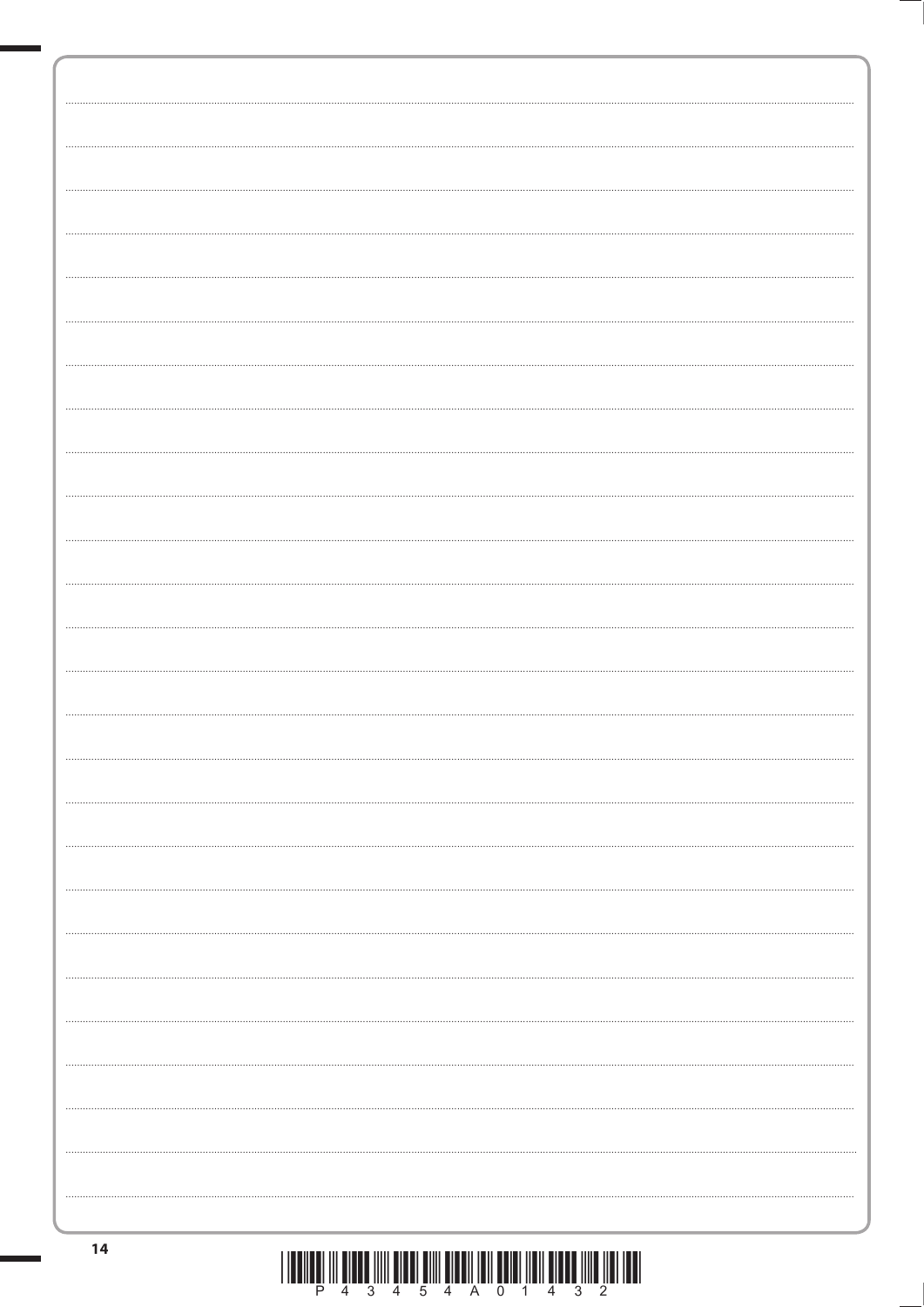| <u> I II dhe ka shekarar kata ka shekarar ka shekarar ka shekarar ka shekarar ka shekarar ka shekarar ka shekara</u> |  |  |                         |  |  |  |
|----------------------------------------------------------------------------------------------------------------------|--|--|-------------------------|--|--|--|
|                                                                                                                      |  |  | P 4 3 4 5 4 A 0 1 5 3 2 |  |  |  |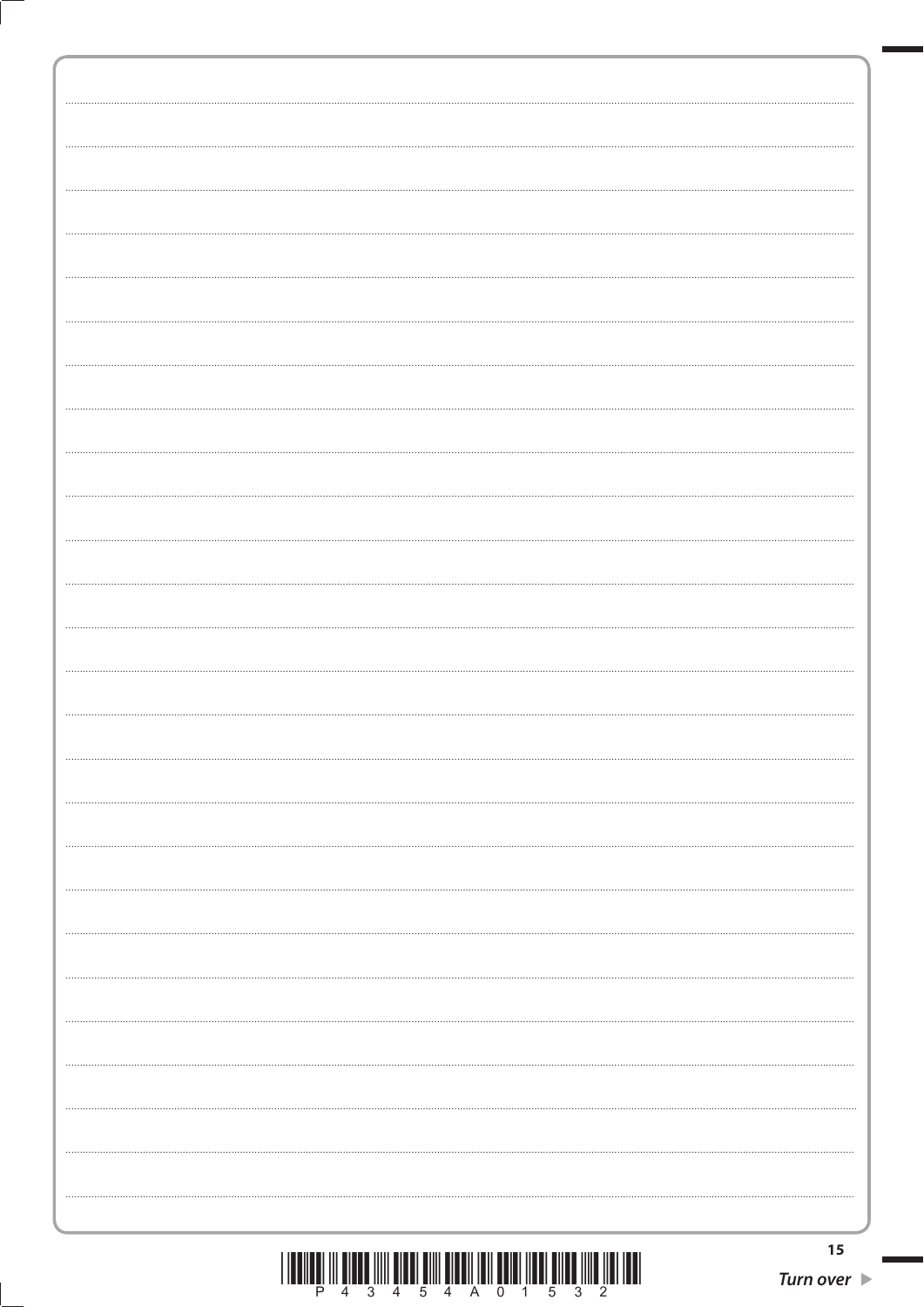| $16$ | I TERMINEN IN RICHE INITERES BINI BIRDII TEN BETEL ITETE BITER INIE TEN TERT |
|------|------------------------------------------------------------------------------|

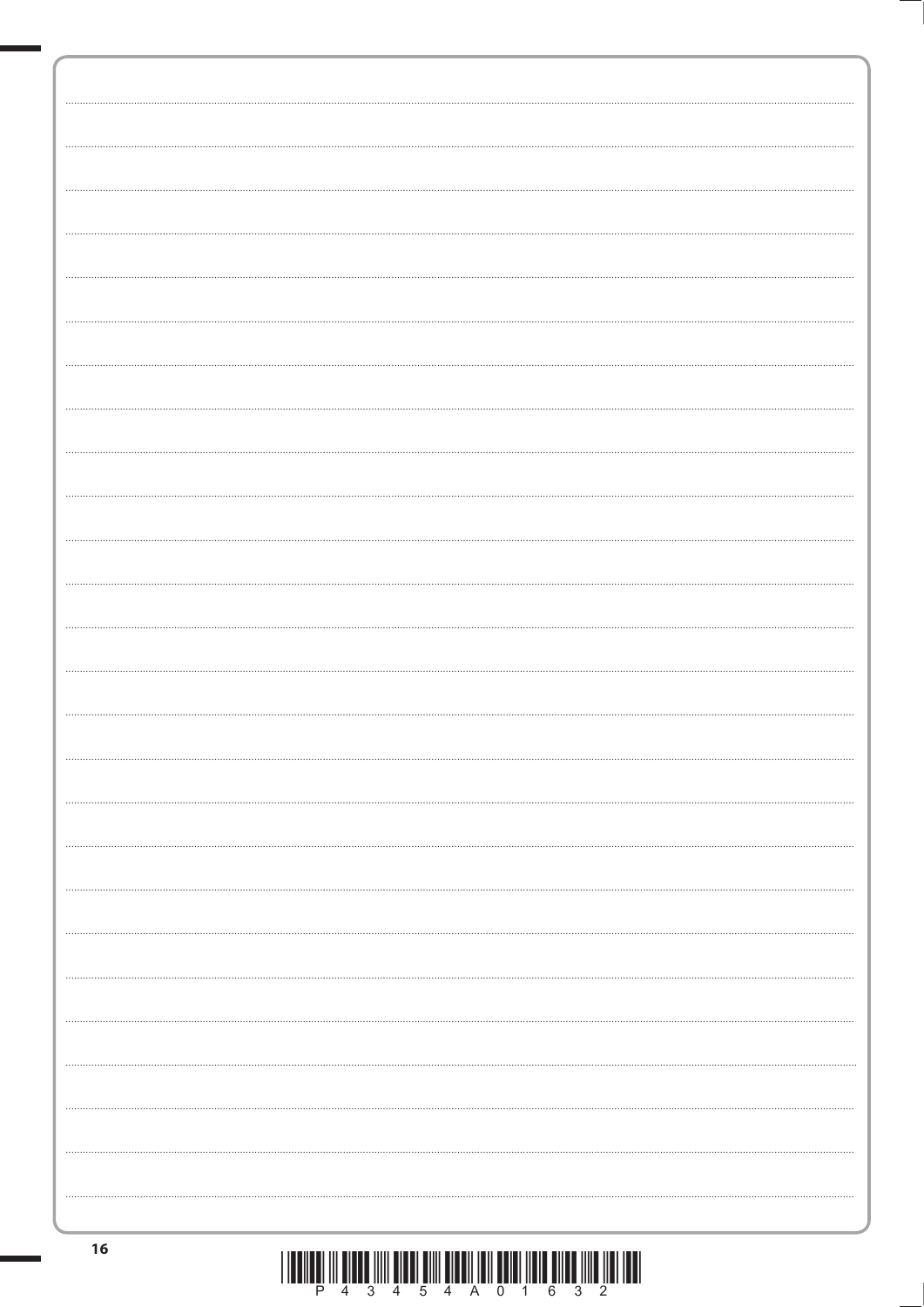| <u> I III dheer iyo dhamaan iyo ahaan iyo dhamaan iyo dhamaan iyo dhamaan iyo dhamaan iyo dhamaan iyo dhamaan iyo</u> |  |  |  |                         |  |  |
|-----------------------------------------------------------------------------------------------------------------------|--|--|--|-------------------------|--|--|
|                                                                                                                       |  |  |  | P 4 3 4 5 4 A 0 1 7 3 2 |  |  |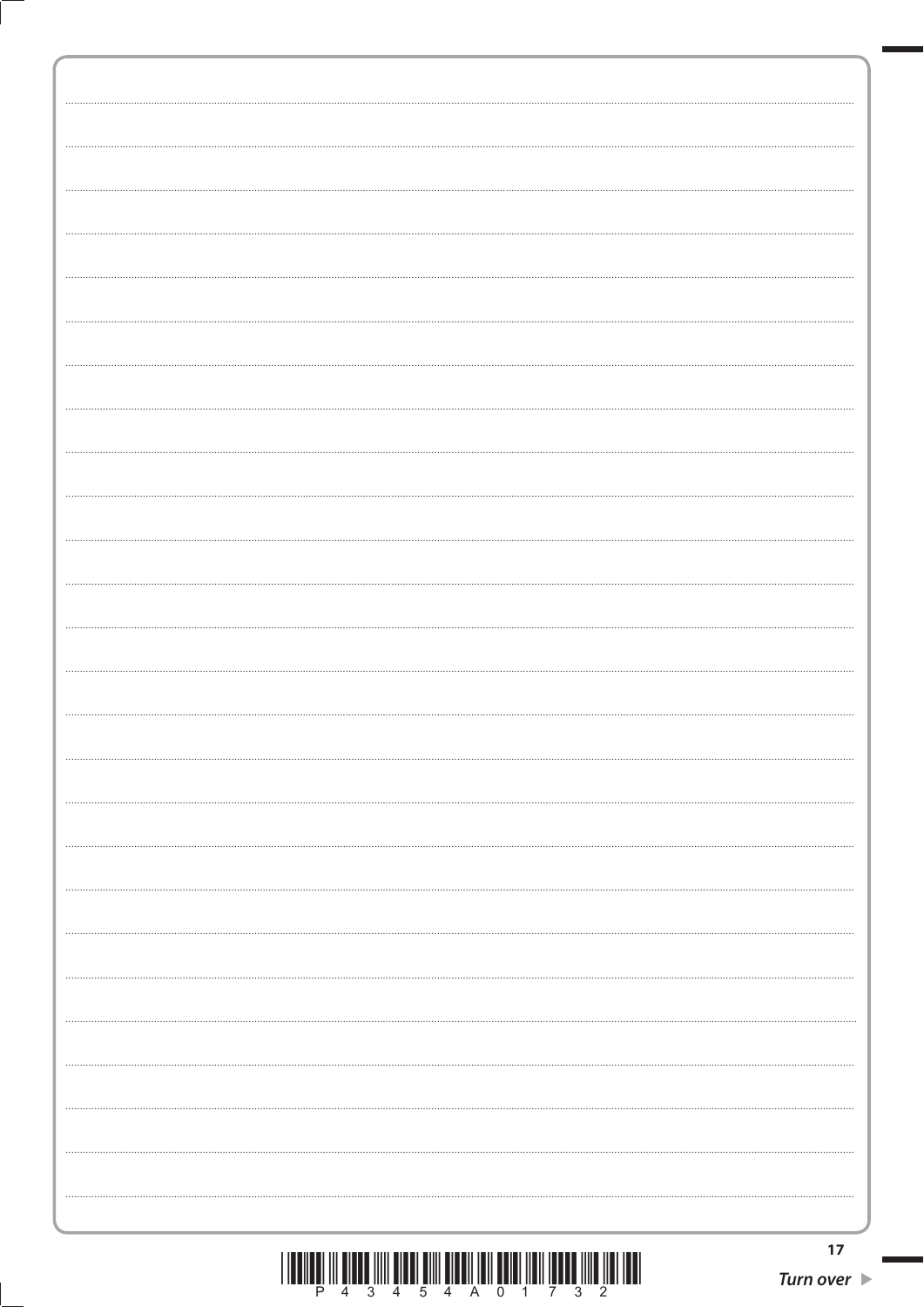| 18 |  |
|----|--|
|    |  |
|    |  |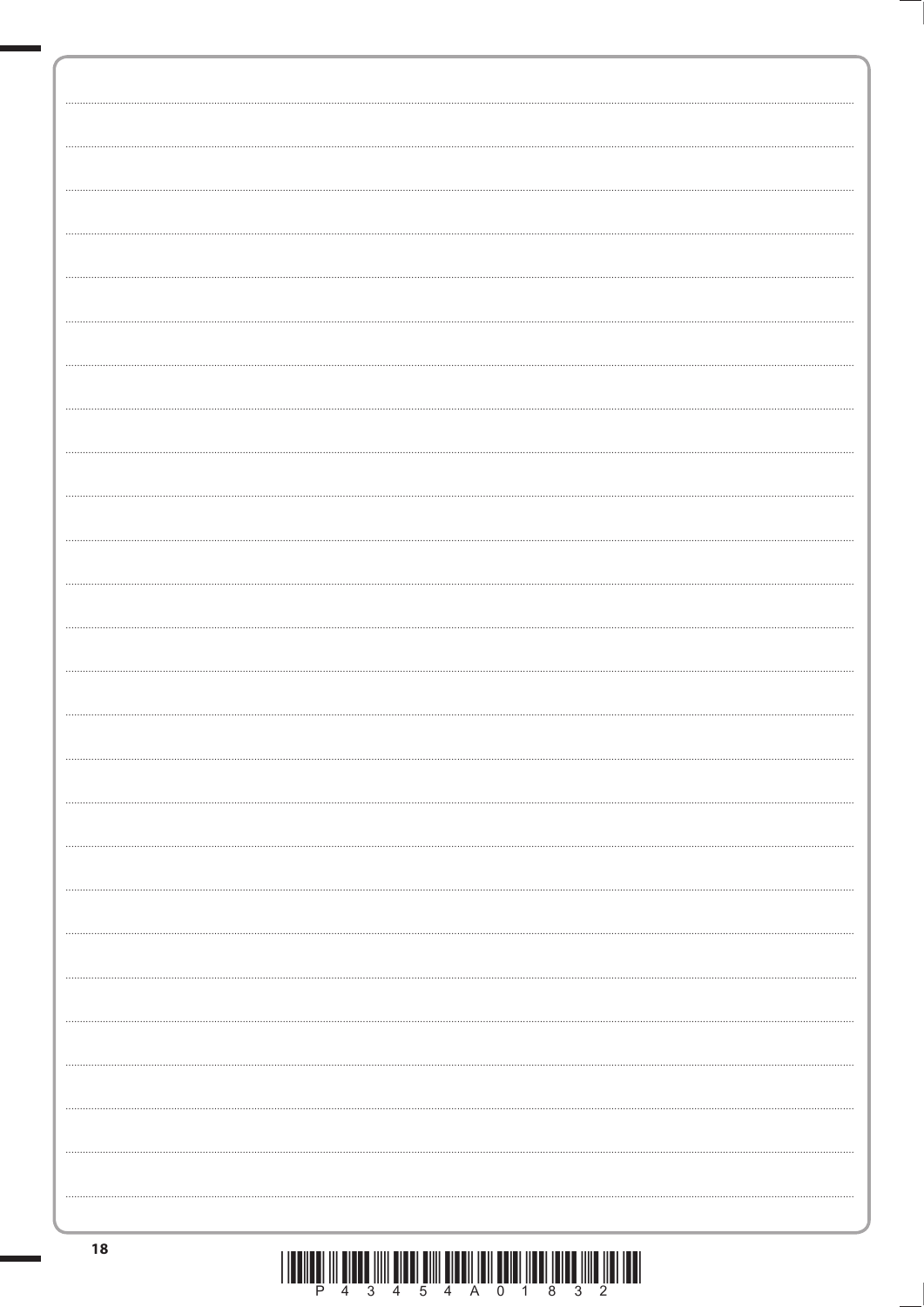

| <b>TOTAL FOR SECTION B = 40 MARKS</b> |
|---------------------------------------|
|                                       |
| 19                                    |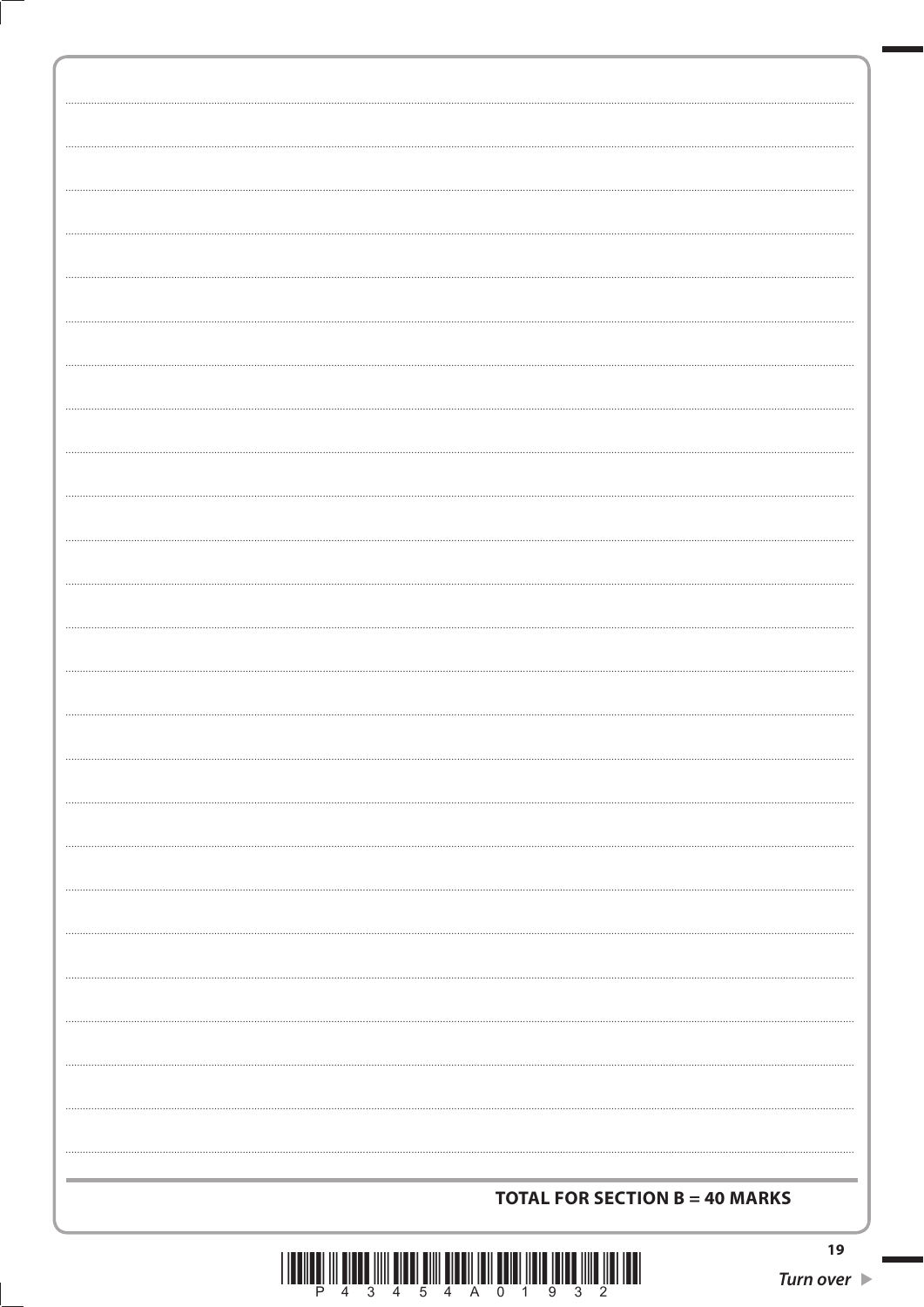## **SECTION C: PROSE**

#### **Answer ONE question from this section.**

**6 Jane Eyre** (Penguin Classics) and **either** Wide Sargasso Sea (Penguin Modern Classics) **or**  The Magic Toyshop (Virago)

#### **Either:**

(a) 'This is a narrative which deals only with essentially female concerns.'

 Explore the methods which writers use to present the concerns of their narratives, in the light of this statement.

In your response, you should focus on *Jane Eyre* to establish your argument and you should refer to the second text you have read to support and develop your line of argument.

## **Or:**

(b) 'This narrative revels in its own sense of fate and fatefulness.'

 Using Jane Eyre page 380 as your starting point, **from** 'And I sank down where I stood, and hid my face against the ground.' **to** 'A strange place was this humble kitchen for such occupants! Who were they?' on page 382, explore the ways in which writers examine the themes of fate and fatefulness, in the light of this statement.

 In your response, you should focus on Jane Eyre to establish your argument and you should refer to the second text you have read to support and develop your line of argument.

**(AO1 = 15, AO2 = 25)**

**(Total for Question 6 = 40 marks)**

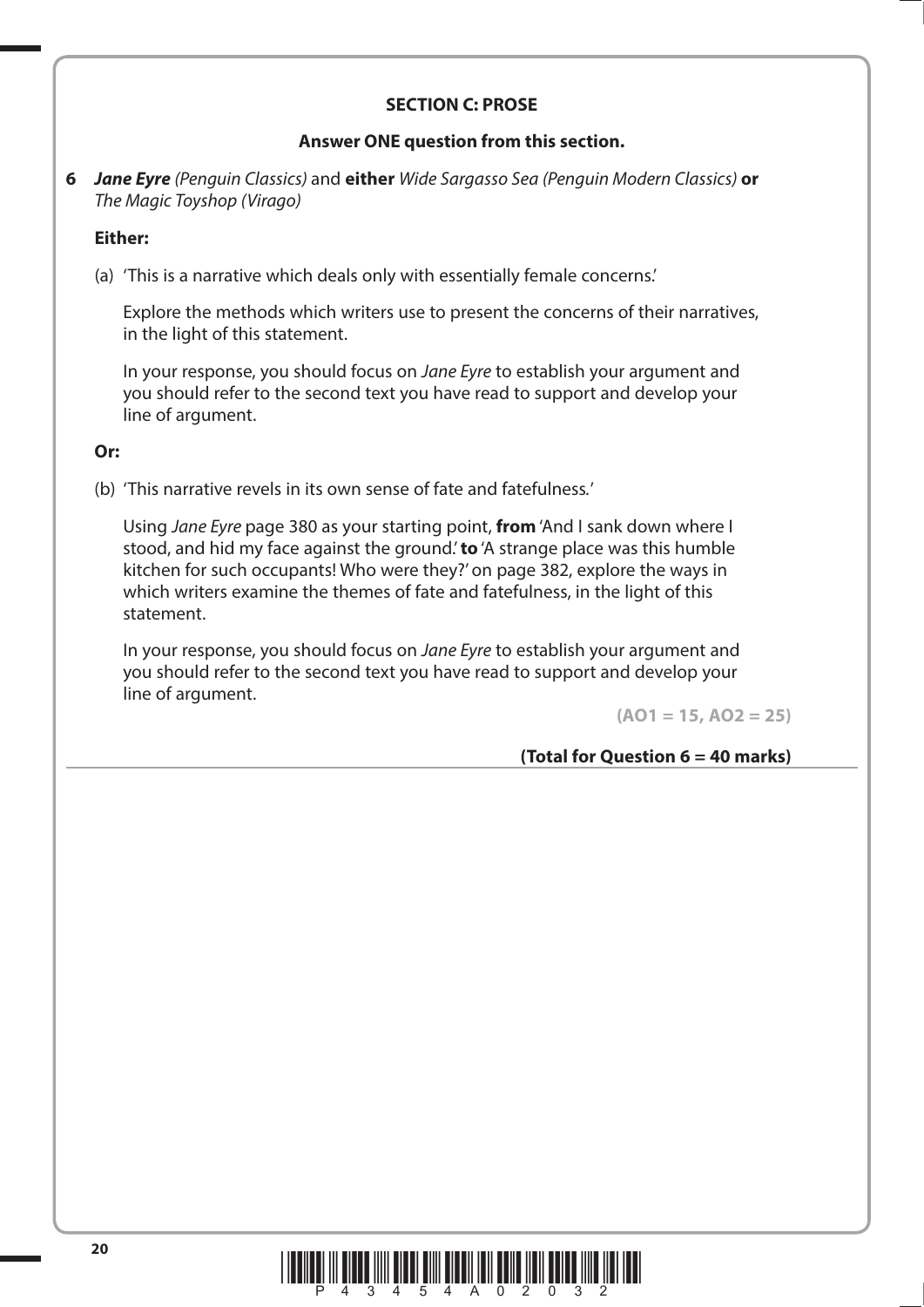**7 Brighton Rock** (Vintage) and **either** Lies of Silence (Vintage) **or** A Clockwork Orange (Penguin)

## **Either:**

(a) 'A story which is fundamentally about characters trying their hardest simply to survive.'

 Explore the methods which writers use to present characters trying to survive, in the light of this statement.

 In your response, you should focus on Brighton Rock to establish your argument and you should refer to the second text you have read to support and develop your line of argument.

# **Or:**

(b) 'This writer is certainly at his best when he is creating scenes of suspense, at which he excels.'

 Using Brighton Rock page 261 as your starting point, **from** 'An ill-made street petered out towards the cliff -' **to** 'The radio had stopped; the motor-bicycle exploded twice in the garage, feet moved on gravel and on the main road she could hear a car reversing.' on page 263, explore the ways in which writers create suspense, in the light of this statement.

 In your response, you should focus on Brighton Rock to establish your argument and you should refer to the second text you have read to support and develop your line of argument.

**(AO1 = 15, AO2 = 25)**

**(Total for Question 7 = 40 marks)**

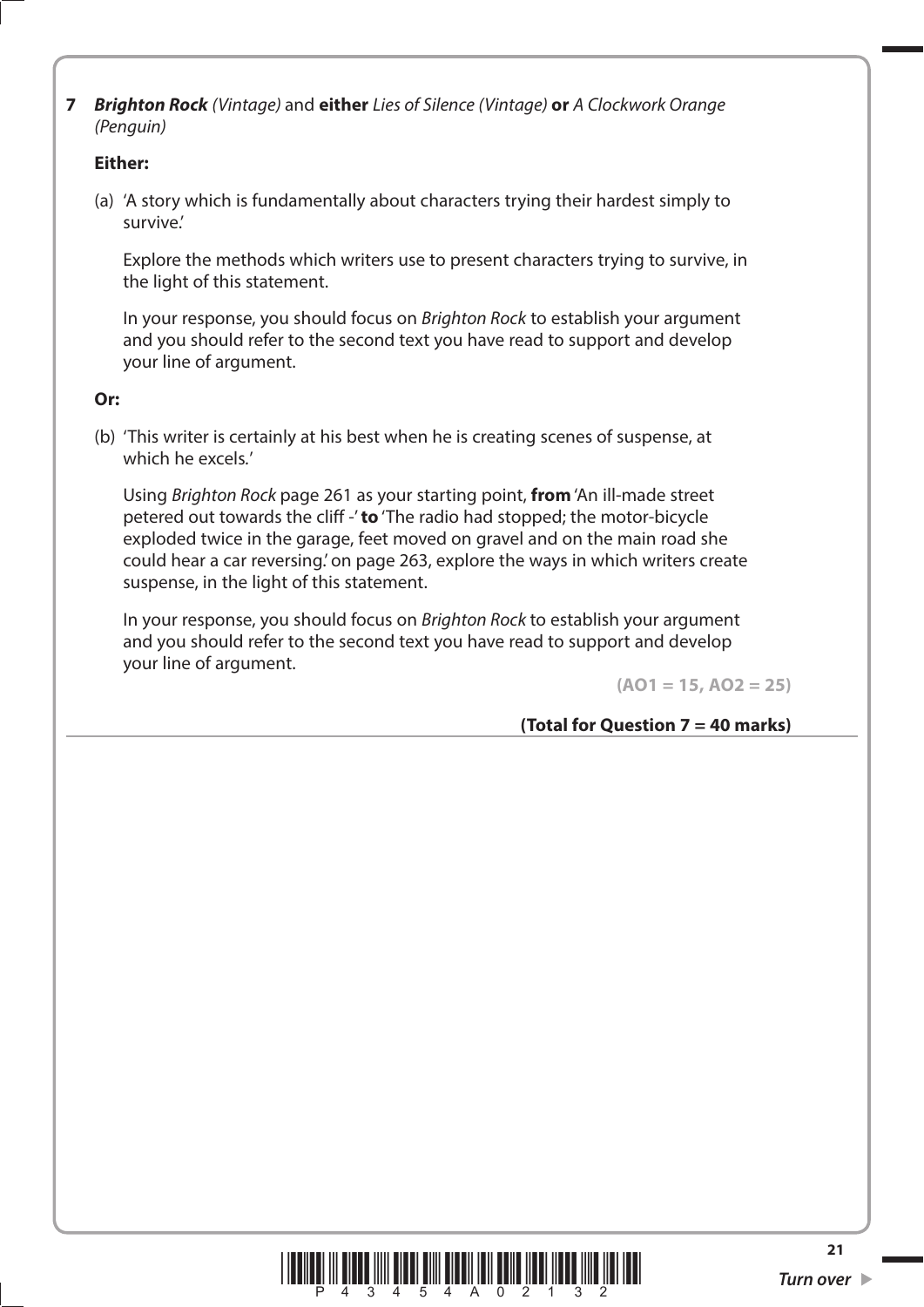**8 Pride and Prejudice** (Penguin Classics) and **either** The French Lieutenant's Woman (Vintage) **or** The Yellow Wallpaper (Virago)

#### **Either:**

 'This is a novel which tells us exactly what it is to have an over-stimulated imagination.'

 Explore the methods which writers use to present imagination, in the light of this statement.

 In your response, you should focus on Pride and Prejudice to establish your argument and you should refer to the second text you have read to support and develop your line of argument.

## **Or:**

(b) 'It is the lesser characters who create the most interest.'

 Using Pride and Prejudice page 332 as your starting point, **from** 'It was Lady Catherine De Bourgh.' **to** 'Elizabeth looked with unaffected astonishment.' on page 334, explore the methods writers use to develop lesser characters, in the light of this statement.

 In your response, you should focus on Pride and Prejudice to establish your argument and you should refer to the second text you have read to support and develop your line of argument.

**(AO1 = 15, AO2 = 25)**

**(Total for Question 8 = 40 marks)**

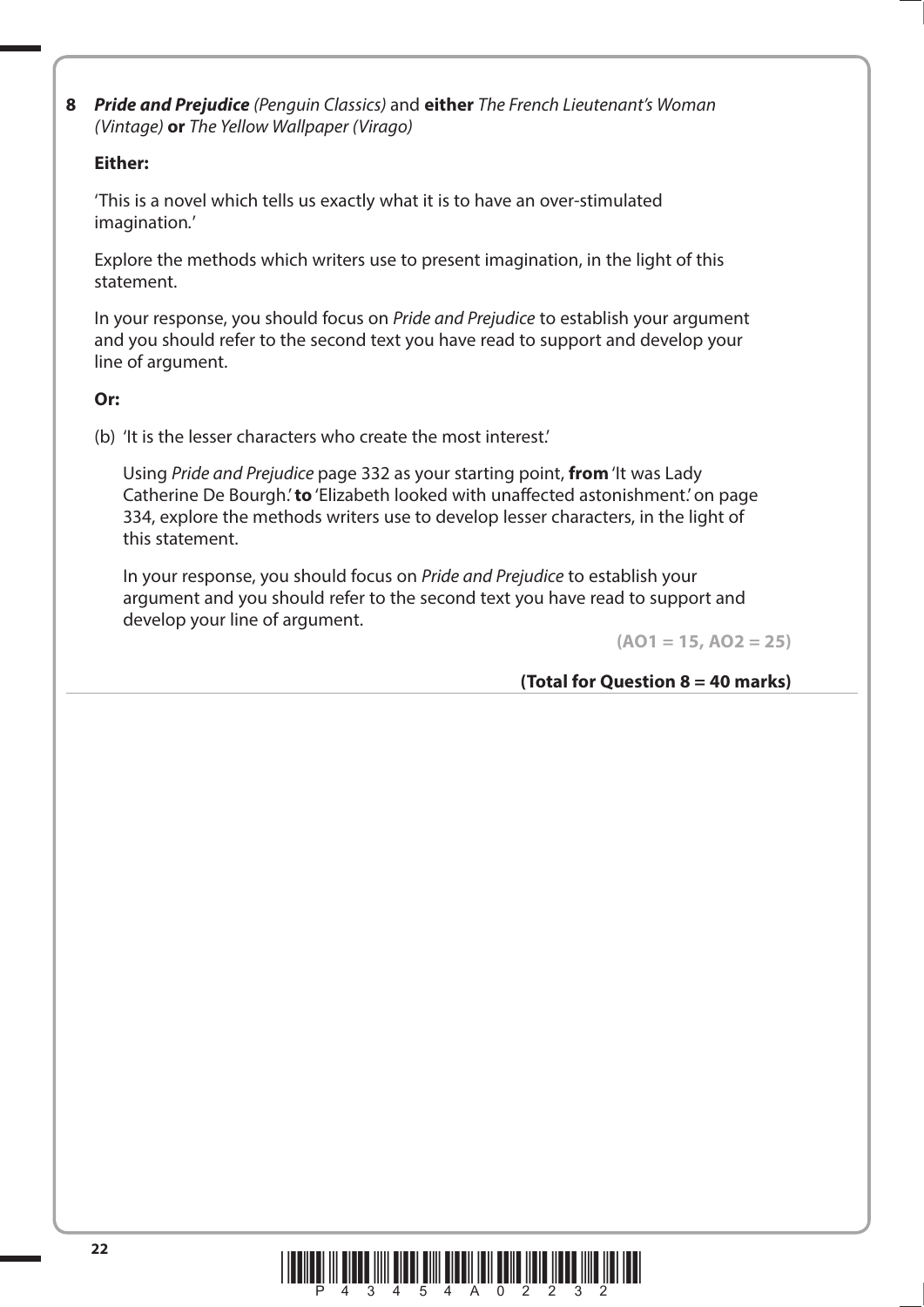**9 Wuthering Heights** (Penguin Classics) and **either** The Scarlet Letter (Oxford World's Classics) **or** The Color Purple (Phoenix)

#### **Either:**

(a) 'A novel which explores and celebrates what it is to be different.'

 Explore the methods writers use to present what it is to be different, in the light of this statement.

 In your response, you should focus on Wuthering Heights to establish your argument and you should refer to the second text you have read to support and develop your line of argument.

## **Or:**

(b) 'One of the greatest strengths of this tale lies in its presentation of drama and dramatic situations.'

 Using Wuthering Heights page 74 as your starting point, **from** 'He entered, vociferating oaths dreadful to hear;' **to** 'he gave a sudden spring, delivered himself from the careless grasp that held him, and fell.' on page 75, explore the ways in which writers present drama and dramatic situations, in the light of this statement.

 In your response, you should focus on Wuthering Heights to establish your argument and you should refer to the second text you have read to support and develop your line of argument.

**(AO1 = 15, AO2 = 25)**

**(Total for Question 9 = 40 marks)**

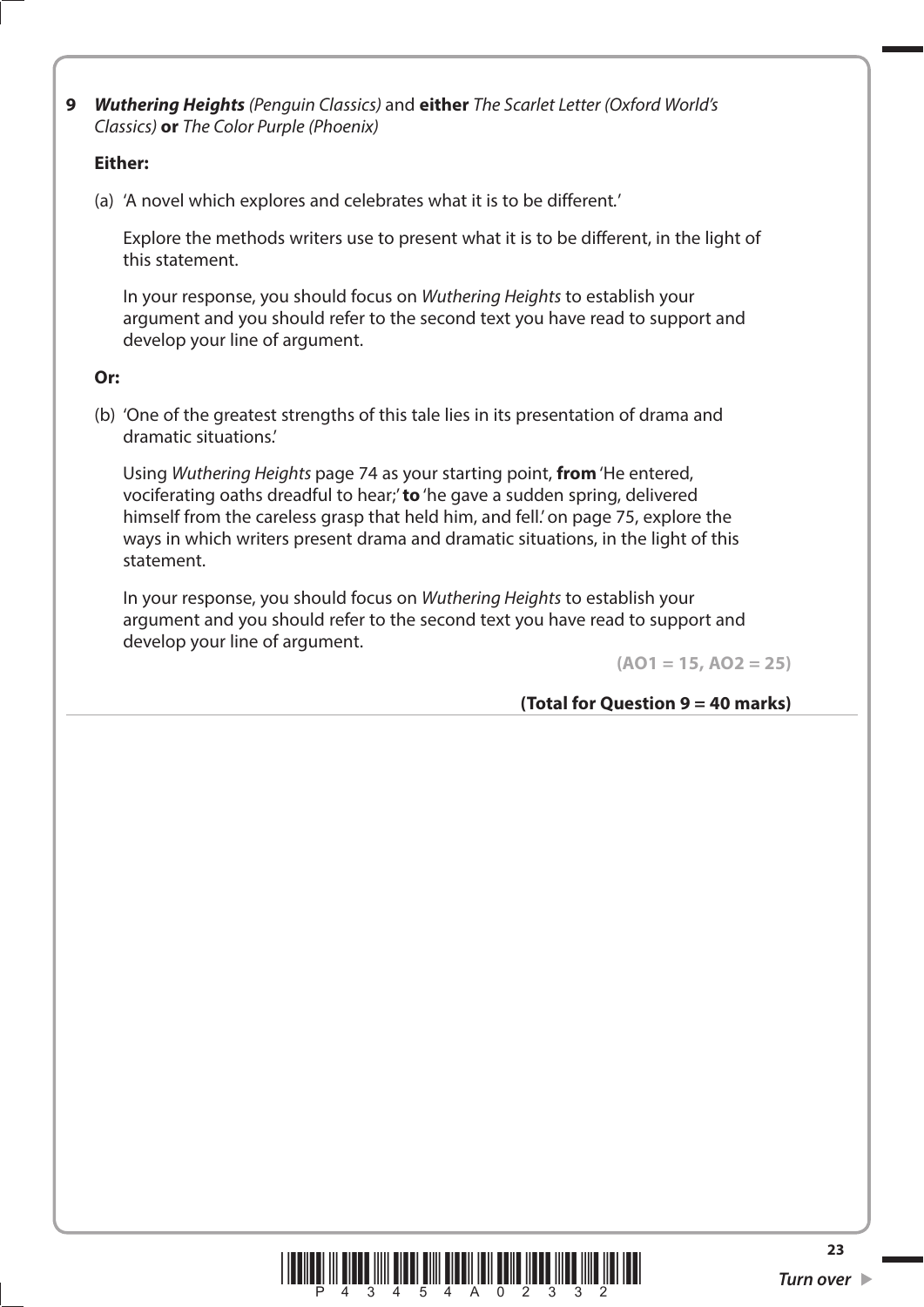**10 Howards End** (Penguin) and **either** The Remains of the Day (Faber and Faber) **or** The Shooting Party (Penguin)

#### **Either:**

(a) 'The writer plainly tells us that progress is not only inevitable but entirely necessary.'

 Explore the methods writers use to present the idea of progress, in the light of this statement.

 In your response, you should focus on Howards End to establish your argument and you should refer to the second text you have read to support and develop your line of argument.

## **Or:**

(b) 'Throughout the narrative, the writer seems unduly concerned with death, both of people and things.'

 Using Howards End page 75 as your starting point, **from** 'The funeral was over.' **to** 'After him came silence absolute.' on page 76, explore how writers develop the theme of death and dying to create interest for the reader, in the light of this statement.

In your response, you should focus on Howards End to establish your argument and you should refer to the second text you have read to support and develop your line of argument.

 **(AO1 = 15, AO2 = 25)**

**(Total for Question 10 = 40 marks)**

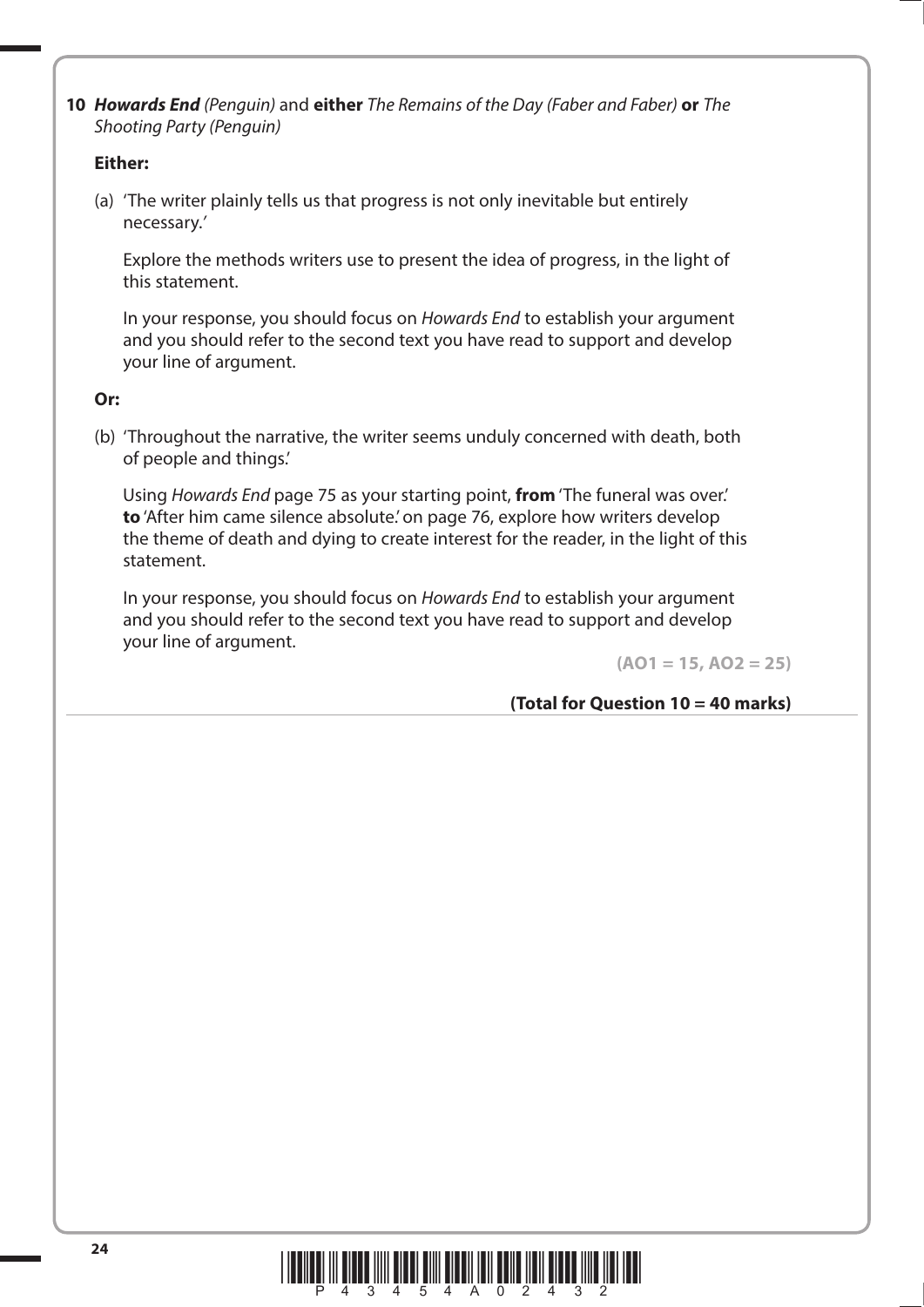| Indicate which question you are answering by marking a cross in the box $\boxtimes$ . If you change your |                            |             |                              | mind, put a line through the box $\boxtimes$ and then indicate your new question with a cross $\boxtimes$ . |    |
|----------------------------------------------------------------------------------------------------------|----------------------------|-------------|------------------------------|-------------------------------------------------------------------------------------------------------------|----|
| Chosen question number: Question 6(a) $\Box$                                                             |                            |             | <b>Question 6(b)</b>         | $\times$                                                                                                    |    |
|                                                                                                          | <b>Question 7(a)</b>       | $\times$    | Question 7(b) <b>Example</b> |                                                                                                             |    |
|                                                                                                          | <b>Question 8(a)</b>       | $\boxtimes$ | Question 8(b)                |                                                                                                             |    |
|                                                                                                          | <b>Question 9(a)</b>       | $\times$    | <b>Question 9(b)</b>         | $\times$                                                                                                    |    |
|                                                                                                          | Question 10(a) $\boxtimes$ |             | Question 10(b) $\boxtimes$   |                                                                                                             |    |
|                                                                                                          |                            |             |                              |                                                                                                             |    |
|                                                                                                          |                            |             |                              |                                                                                                             |    |
|                                                                                                          |                            |             |                              |                                                                                                             |    |
|                                                                                                          |                            |             |                              |                                                                                                             |    |
|                                                                                                          |                            |             |                              |                                                                                                             |    |
|                                                                                                          |                            |             |                              |                                                                                                             |    |
|                                                                                                          |                            |             |                              |                                                                                                             |    |
|                                                                                                          |                            |             |                              |                                                                                                             |    |
|                                                                                                          |                            |             |                              |                                                                                                             |    |
|                                                                                                          |                            |             |                              |                                                                                                             |    |
|                                                                                                          |                            |             |                              |                                                                                                             |    |
|                                                                                                          |                            |             |                              |                                                                                                             |    |
|                                                                                                          |                            |             |                              |                                                                                                             |    |
|                                                                                                          |                            |             |                              |                                                                                                             |    |
|                                                                                                          |                            |             |                              |                                                                                                             |    |
|                                                                                                          |                            |             |                              |                                                                                                             |    |
|                                                                                                          |                            |             |                              |                                                                                                             |    |
|                                                                                                          |                            |             |                              |                                                                                                             |    |
|                                                                                                          |                            |             |                              |                                                                                                             |    |
|                                                                                                          |                            |             |                              |                                                                                                             |    |
|                                                                                                          |                            |             |                              |                                                                                                             |    |
|                                                                                                          |                            |             |                              |                                                                                                             |    |
|                                                                                                          |                            |             |                              |                                                                                                             |    |
|                                                                                                          |                            |             |                              |                                                                                                             | 25 |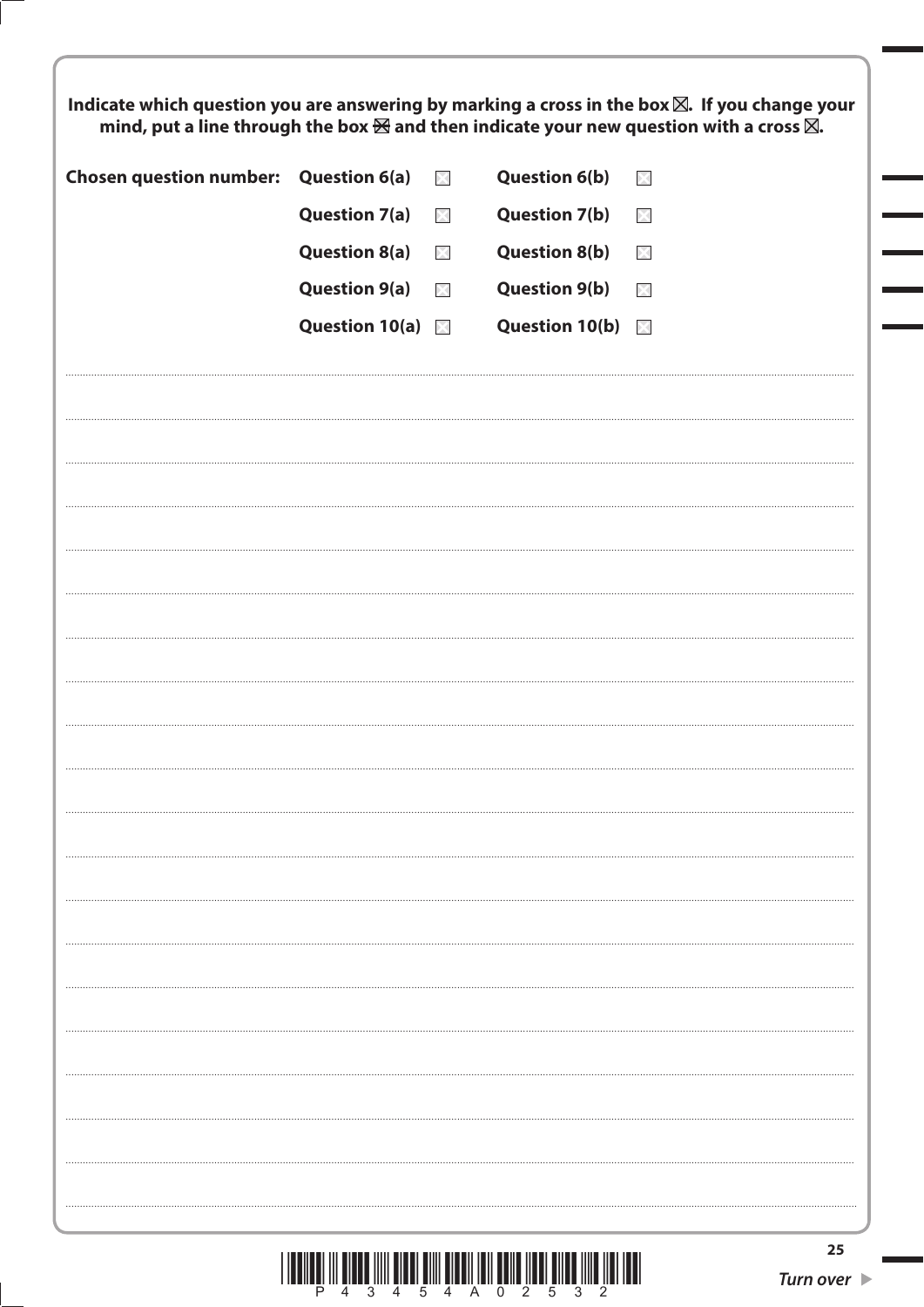| 26 |  |
|----|--|
|    |  |
|    |  |
|    |  |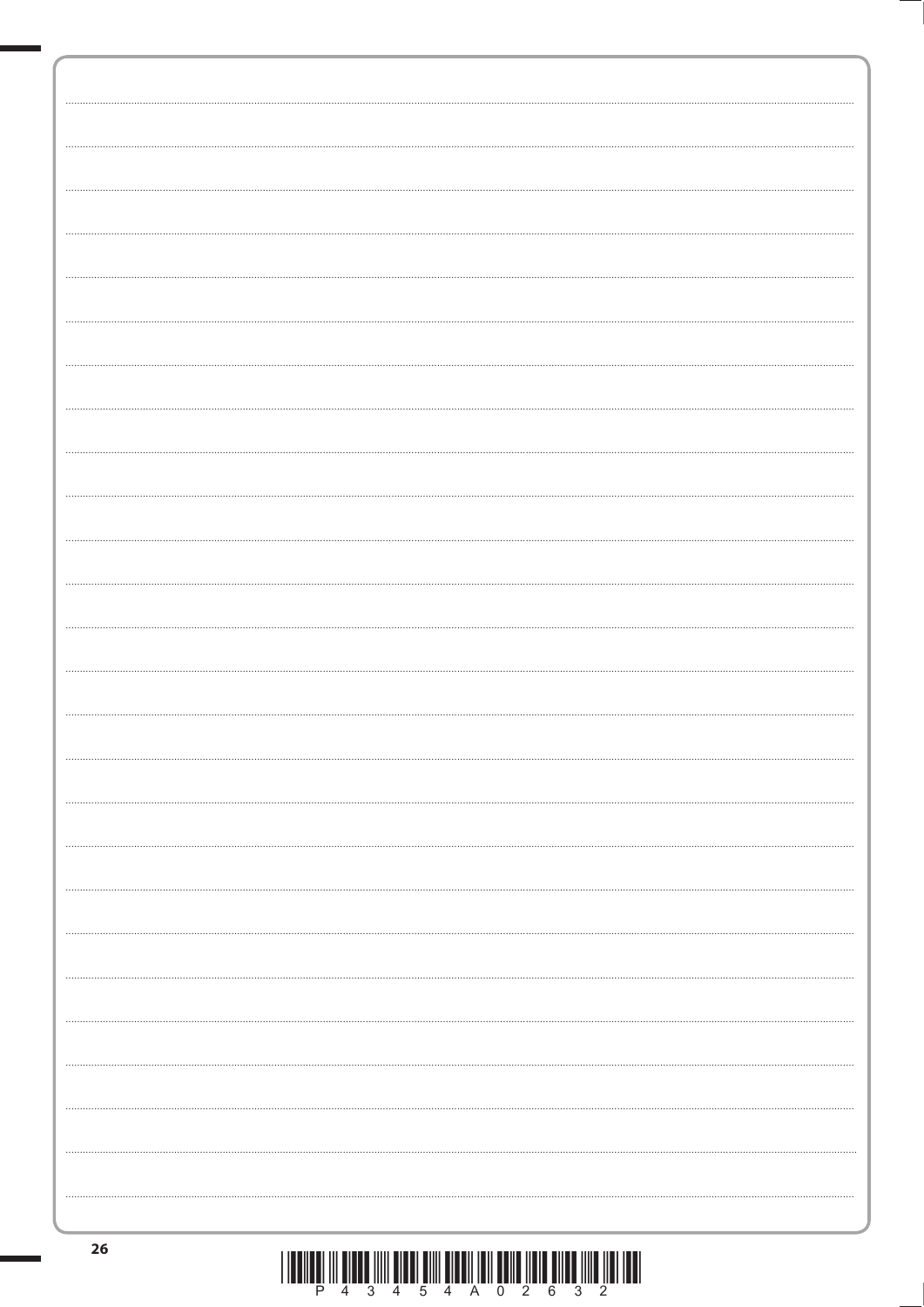|  |  |  | P 4 3 4 5 4 A 0 2 7 3 2 |  |  |  |
|--|--|--|-------------------------|--|--|--|

| 27 |
|----|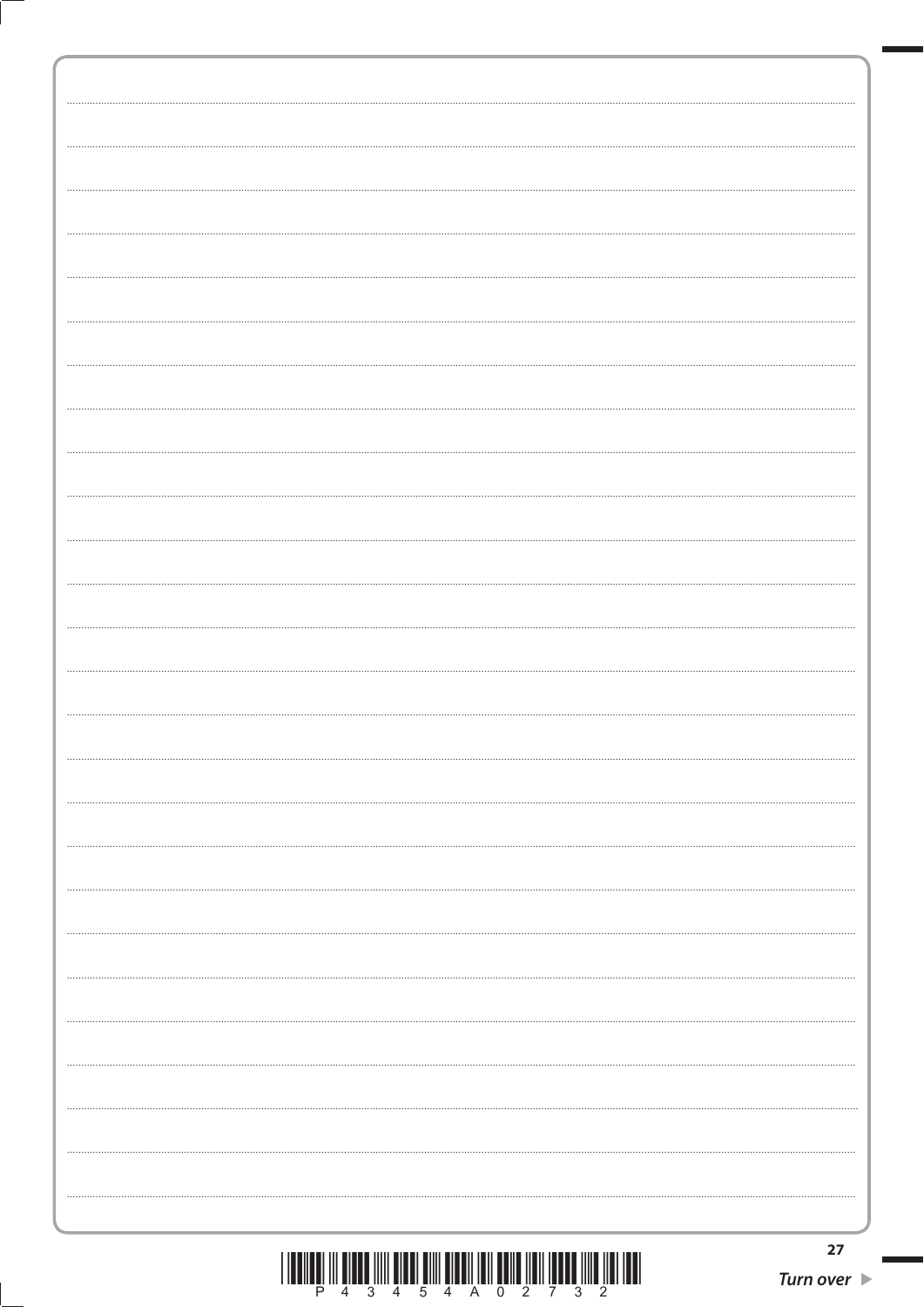| 28 |  |  |
|----|--|--|
|    |  |  |
|    |  |  |
|    |  |  |
|    |  |  |
|    |  |  |
|    |  |  |
|    |  |  |
|    |  |  |
|    |  |  |
|    |  |  |
|    |  |  |
|    |  |  |
|    |  |  |
|    |  |  |
|    |  |  |
|    |  |  |
|    |  |  |
|    |  |  |
|    |  |  |
|    |  |  |
|    |  |  |
|    |  |  |
|    |  |  |
|    |  |  |
|    |  |  |
|    |  |  |
|    |  |  |
|    |  |  |
|    |  |  |
|    |  |  |
|    |  |  |
|    |  |  |
|    |  |  |
|    |  |  |
|    |  |  |
|    |  |  |
|    |  |  |
|    |  |  |
|    |  |  |
|    |  |  |
|    |  |  |
|    |  |  |
|    |  |  |
|    |  |  |
|    |  |  |
|    |  |  |
|    |  |  |
|    |  |  |
|    |  |  |
|    |  |  |
|    |  |  |
|    |  |  |
|    |  |  |
|    |  |  |
|    |  |  |
|    |  |  |
|    |  |  |
|    |  |  |
|    |  |  |
|    |  |  |
|    |  |  |
|    |  |  |
|    |  |  |
|    |  |  |
|    |  |  |
|    |  |  |
|    |  |  |
|    |  |  |
|    |  |  |
|    |  |  |
|    |  |  |
|    |  |  |
|    |  |  |
|    |  |  |
|    |  |  |
|    |  |  |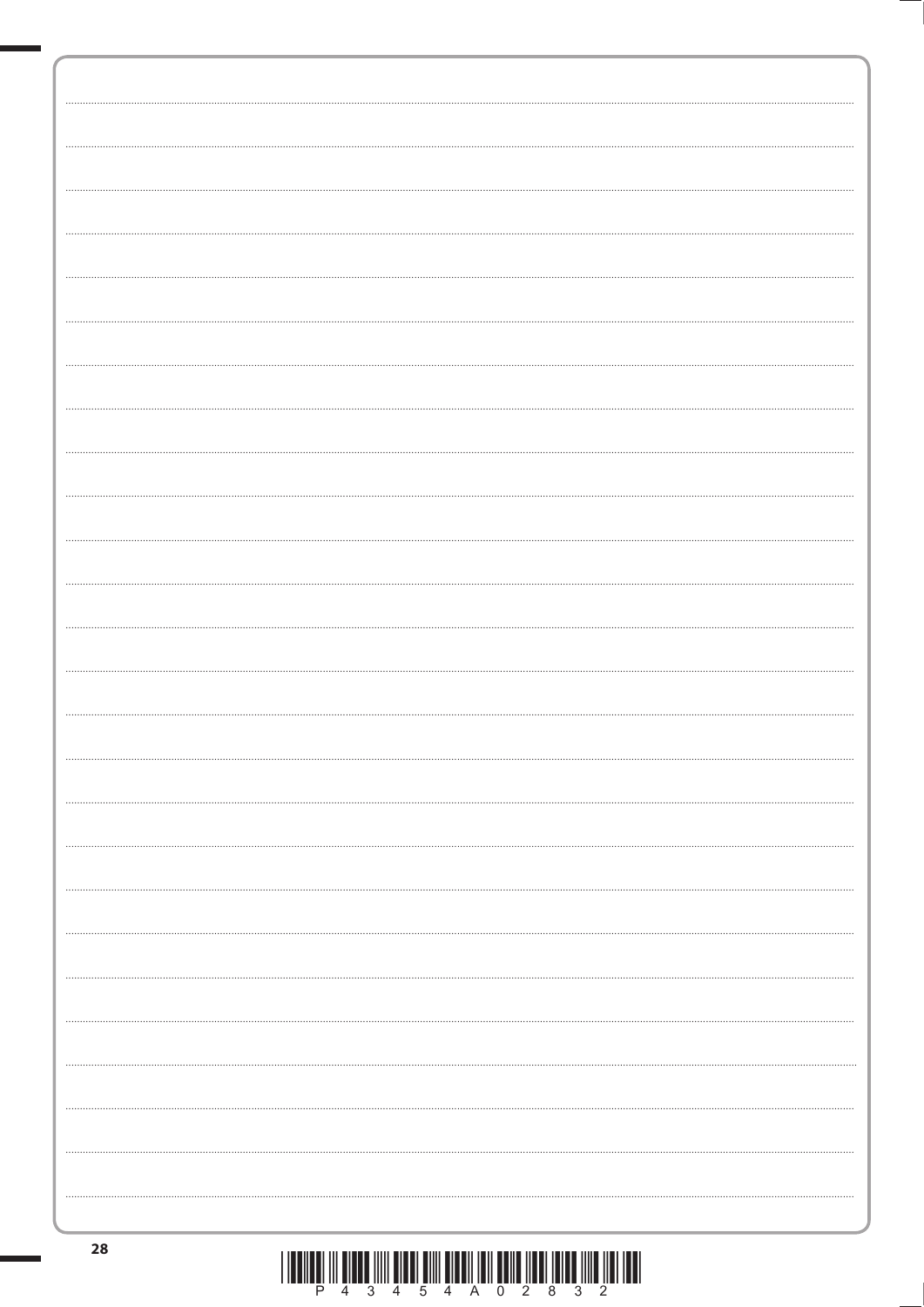| <u> III dheer ili dhaa iliil dhah diil dhah dhi dhii dhig ilaa hala iliid hal ila</u> |                 |  |  |  |  |  |  |
|---------------------------------------------------------------------------------------|-----------------|--|--|--|--|--|--|
|                                                                                       | 4 3 4 5 4 A 0 2 |  |  |  |  |  |  |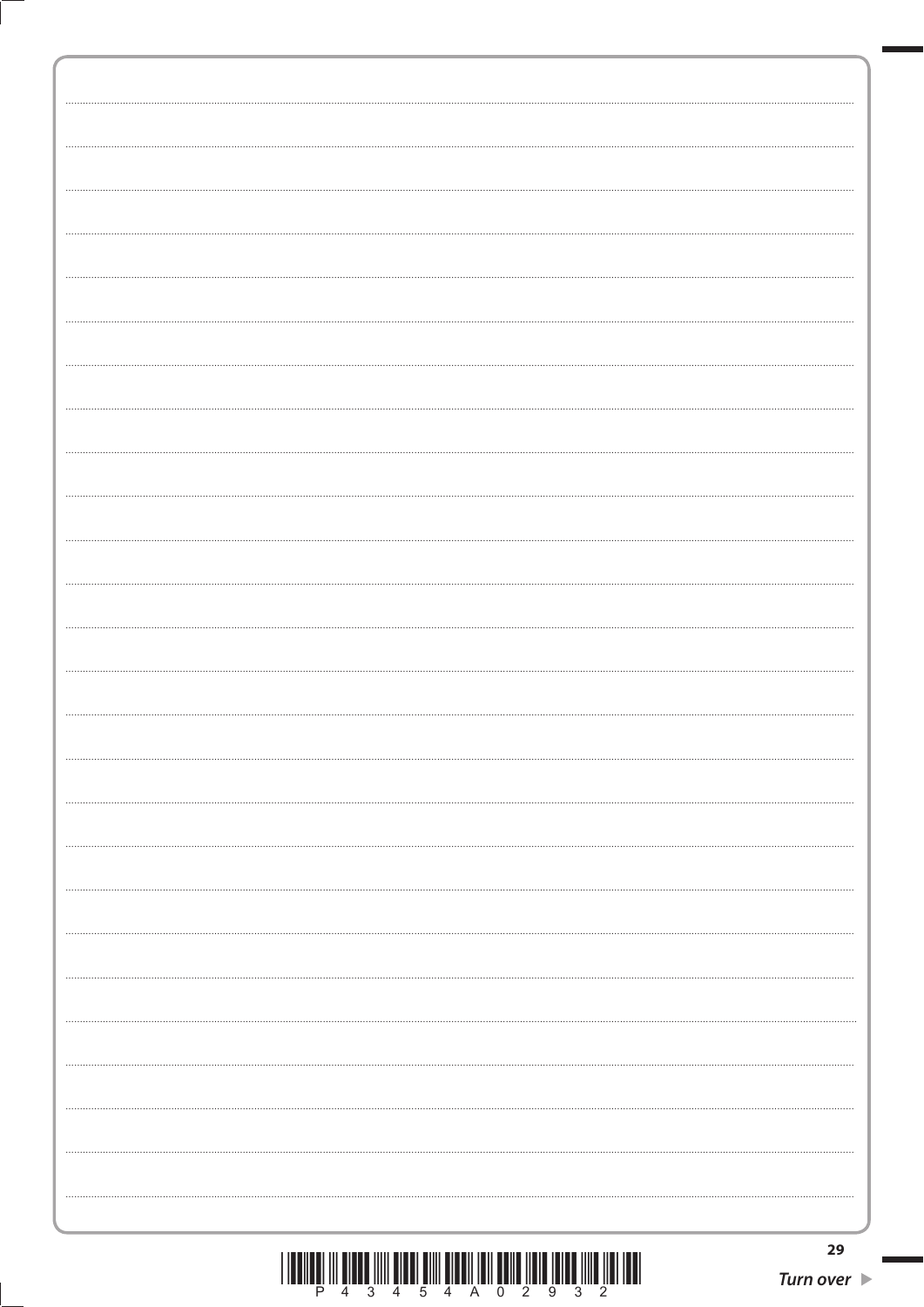| 30 |                                                                             |
|----|-----------------------------------------------------------------------------|
|    | <b>TOTAL FOR SECTION C = 40 MARKS</b><br><b>TOTAL FOR PAPER = 100 MARKS</b> |
|    |                                                                             |
|    |                                                                             |
|    |                                                                             |
|    |                                                                             |
|    |                                                                             |
|    |                                                                             |
|    |                                                                             |
|    |                                                                             |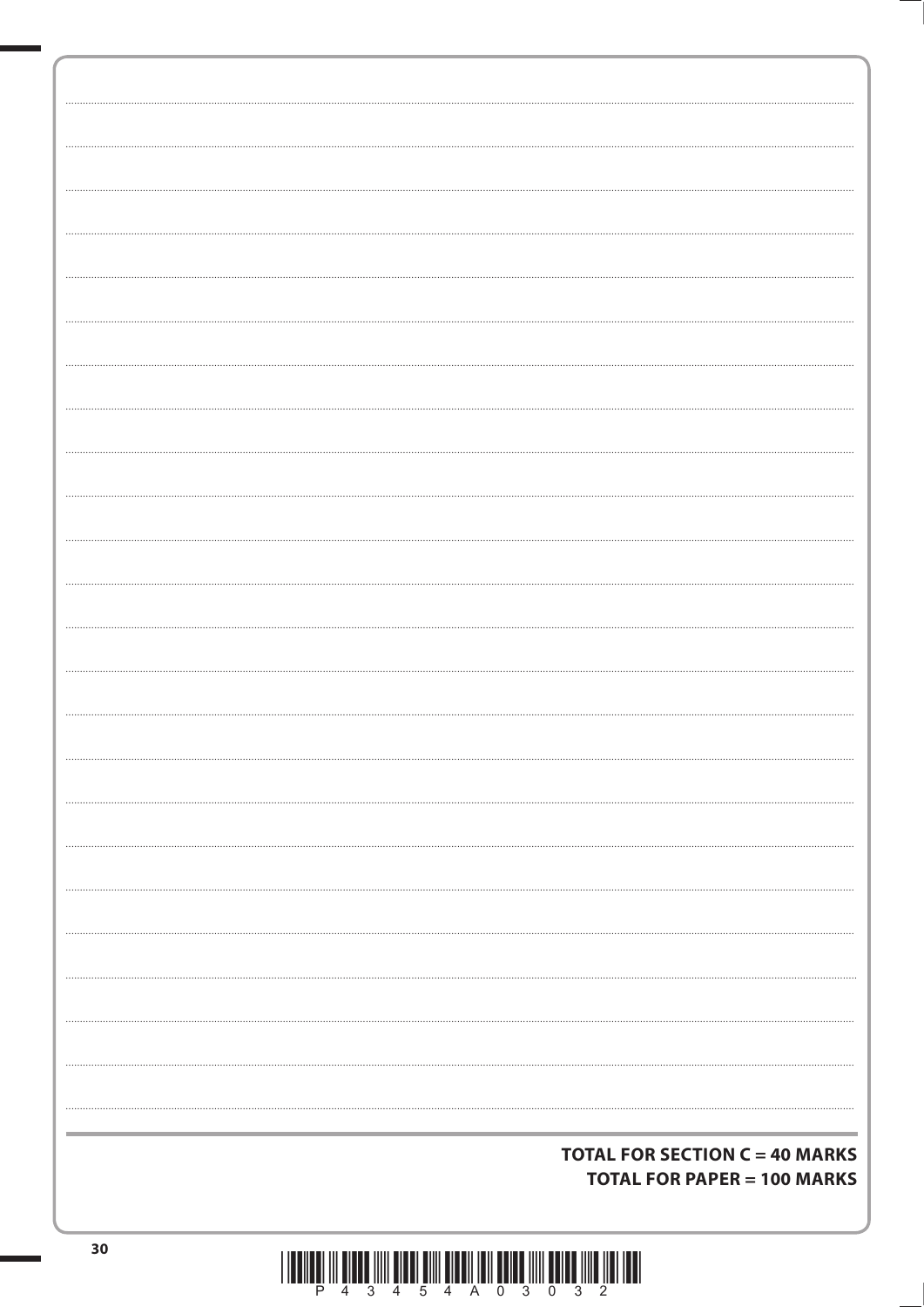

**BLANK PAGE**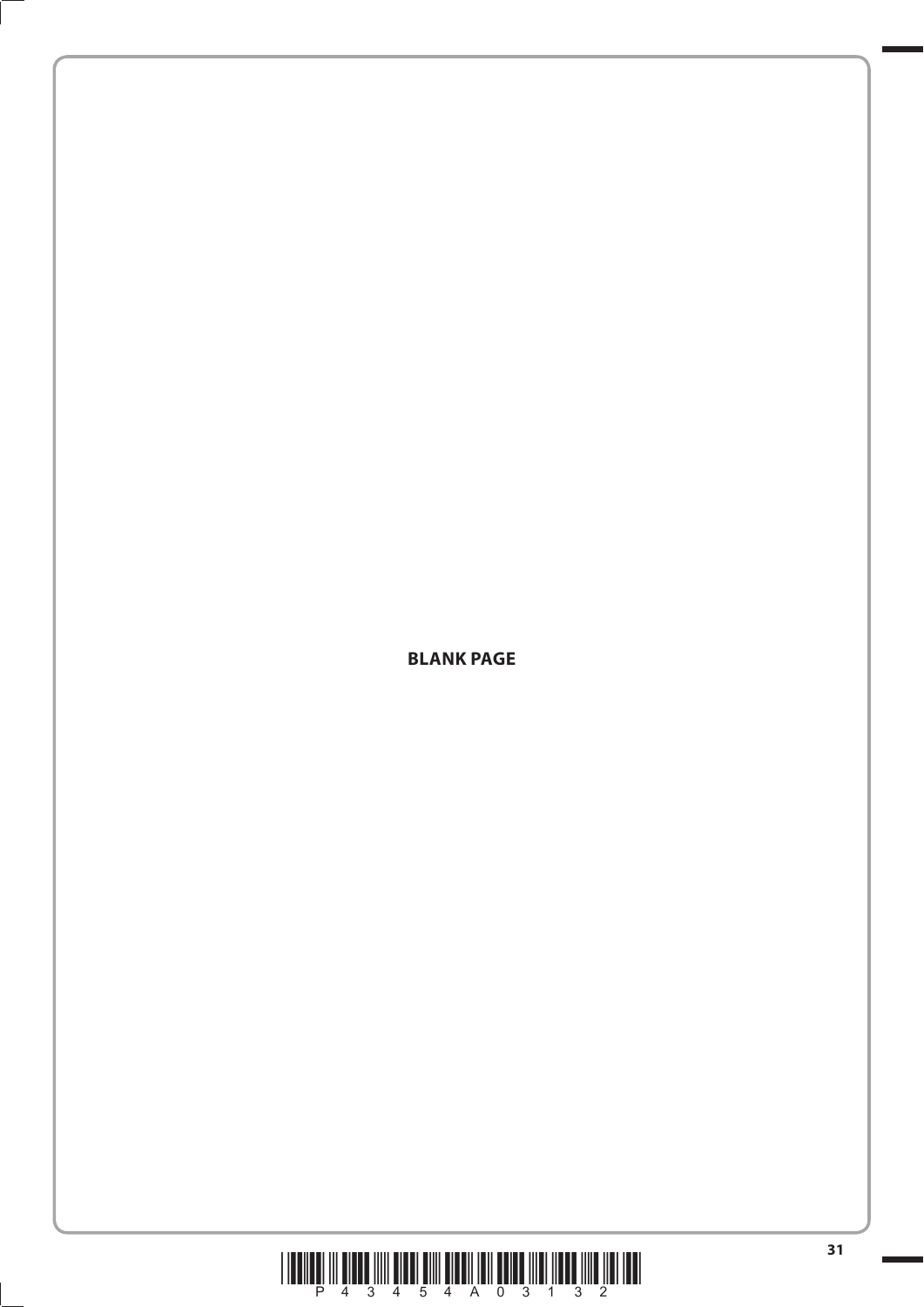Unit 6ET01/01 focuses on the Assessment Objectives AO1, AO2 and AO3 listed below:

| <b>Assessment Objectives</b> |                                                                                                                                                                        | AO% |
|------------------------------|------------------------------------------------------------------------------------------------------------------------------------------------------------------------|-----|
| AO1                          | Articulate creative, informed and relevant<br>responses to literary texts, using appropriate<br>terminology and concepts, and coherent,<br>accurate written expression | 40  |
| AO <sub>2</sub>              | Demonstrate detailed critical understanding in<br>analysing the ways in which structure, form and<br>language shape meanings in literary texts                         | 40  |
| AO <sub>3</sub>              | Explore connections and comparisons<br>between different literary texts, informed by<br>interpretations of other readers                                               | 20  |

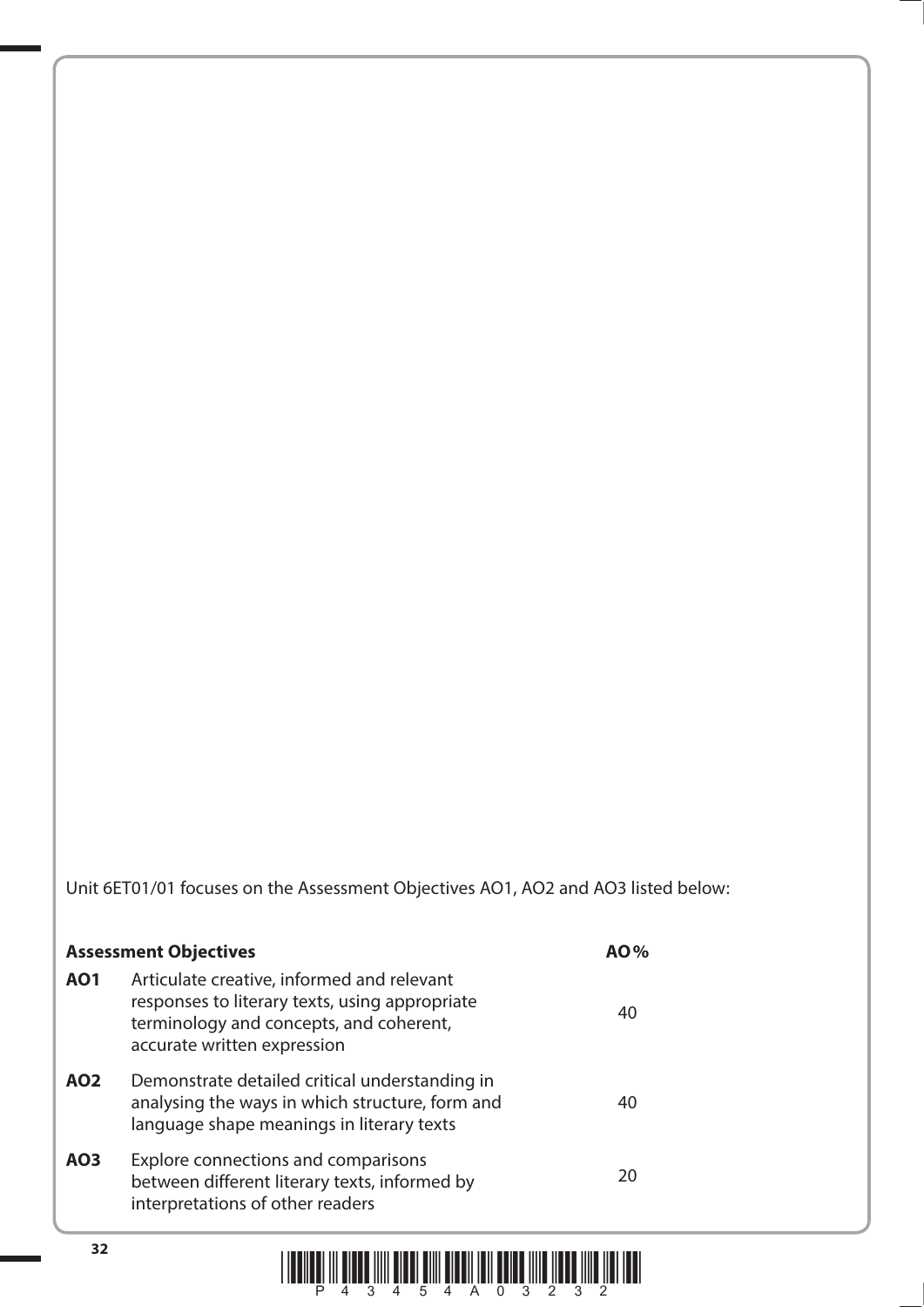| <b>English Literature</b>                       |                 |
|-------------------------------------------------|-----------------|
| <b>Advanced Subsidiary</b>                      |                 |
| <b>Unit 1: Explorations in Prose and Poetry</b> |                 |
|                                                 | Paper Reference |
| Friday 16 May 2014 – Morning                    | 6ET01/01        |





*Turn over* 

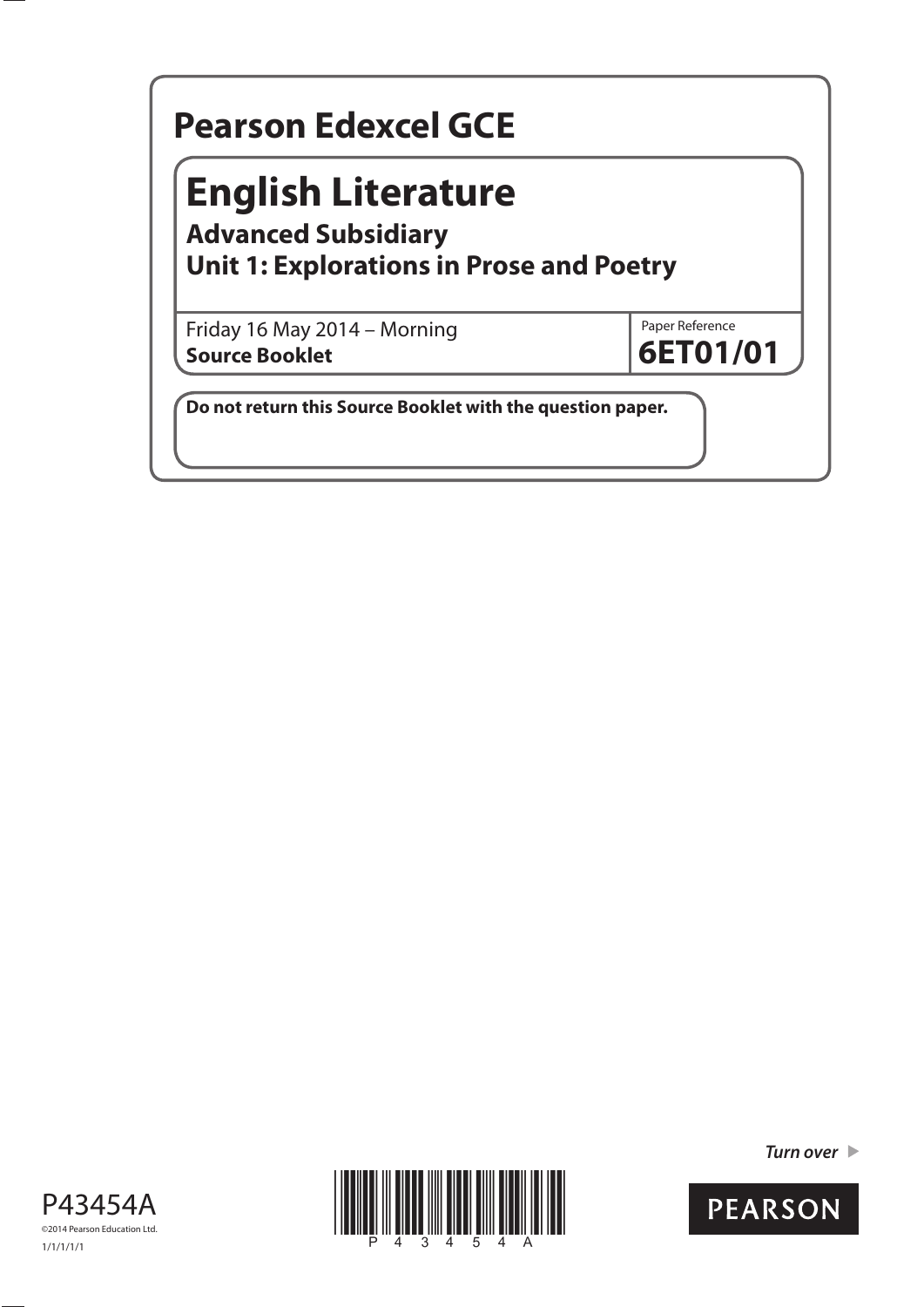## **SECTION A: UNSEEN POETRY OR PROSE**

## **Material for Question 1.**

# **TEXT A**

#### **Into the Golden Vessel of Great Song**

Into the golden vessel of great song Let us pour all our passion; breast to breast Let other lovers lie, in love and rest; Not we, – articulate, so, but with the tongue Of all the world: the churning blood, the long Shuddering quiet, the desperate hot palms pressed Sharply together upon the escaping guest, The common soul, unguarded, and grown strong. Longing alone is singer to the lute; Let still on nettles in the open sigh The minstrel, that in slumber is as mute As any man, and love be far and high, That else forsakes the topmost branch, a fruit Found on the ground by every passer-by.

#### **Edna St. Vincent Millay**

10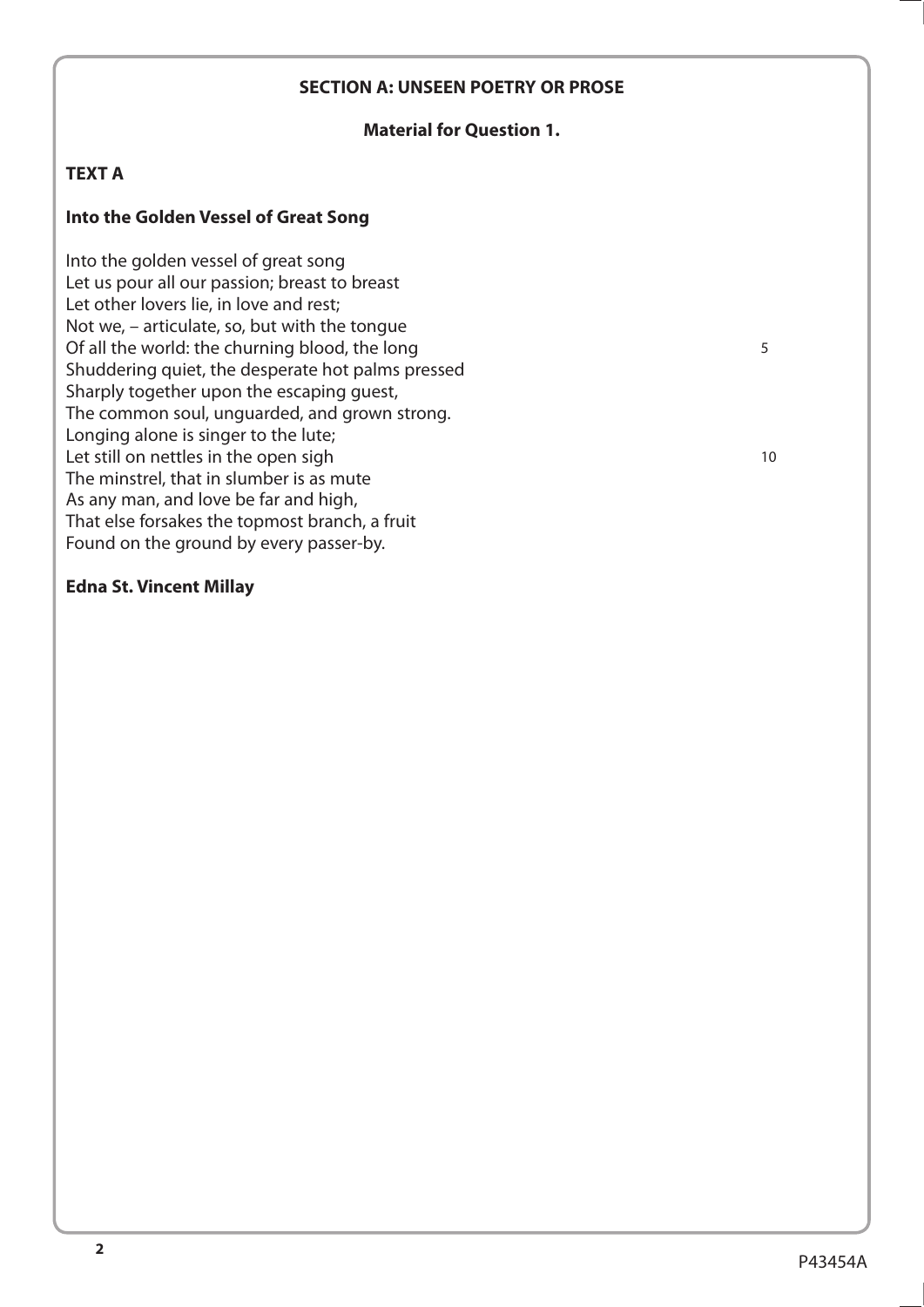## **Material for Question 2.**

# **TEXT B**

# **This extract is taken from Generation X by Douglas Coupland, which was published in 1991.**

# **Linda is an American heiress who is going through a process of self discovery.**

"Time passed, and in her late teens and early twenties, Linda became a beautiful but desperately unhappy woman, constantly searching for one person, one idea or one place that could rescue her from her, well, her life. Linda felt charmed but targetless – utterly alone. And she had mixed feelings about her chunky inheritance – guilt at not having struggled but also sometimes feelings of queenliness and entitlement that she knew could only bring bad luck upon her. She flip-flopped.

"And like all truly rich and/or beautiful and/or famous people, she was never really sure whether people were responding to the real *her*, the pinpoint of light trapped within her flesh capsule, or if they were responding merely to the lottery prize she won at birth. She was always on the look-out for fakes and leeches, poetasters and quacks.

"I'll add something else about Linda here too: she was bright. She could discuss particle physics, say – quarks and leptons, bosons and mesons – and she could tell you who really knew about the subject versus someone who had merely read a magazine article on it. She could name most flowers and she could buy all flowers. She attended Williams College and she attended drinks parties with film stars in velveteen Manhattan aeries lit by epileptic flashbulbs. She often traveled alone to Europe. In the medieval walled city of Saint-Malo on the East coast of France she lived in a small room that smelled of liqueur bonbons and dust. There she read the works of Balzac and Nancy Mitford, looking for love, looking for an idea, and having sex with Australians while planning her next European destinations.

"In western Africa, she visited endless floral quilts of gerbera and oxalis – otherworldly fields where psychedelic zebras chewed tender blossoms that emerged from the barren soil overnight, borne of seeds awakened from decade-long comas by the fickle Congo rains.

"But it was in Asia, finally, where Linda found what she was looking for – high in the Himalayas amid the discarded, rusting oxygen canisters of mountaineers and the vacant, opiated, and damned bodies of Iowa sophomores – it was there that she heard the idea that unlocked the mechanisms of her soul.

#### **Glossary**

Aeries: Penthouses Poetasters: bad or inferior poets. Sophomores: College students

**3**

5

10

15

20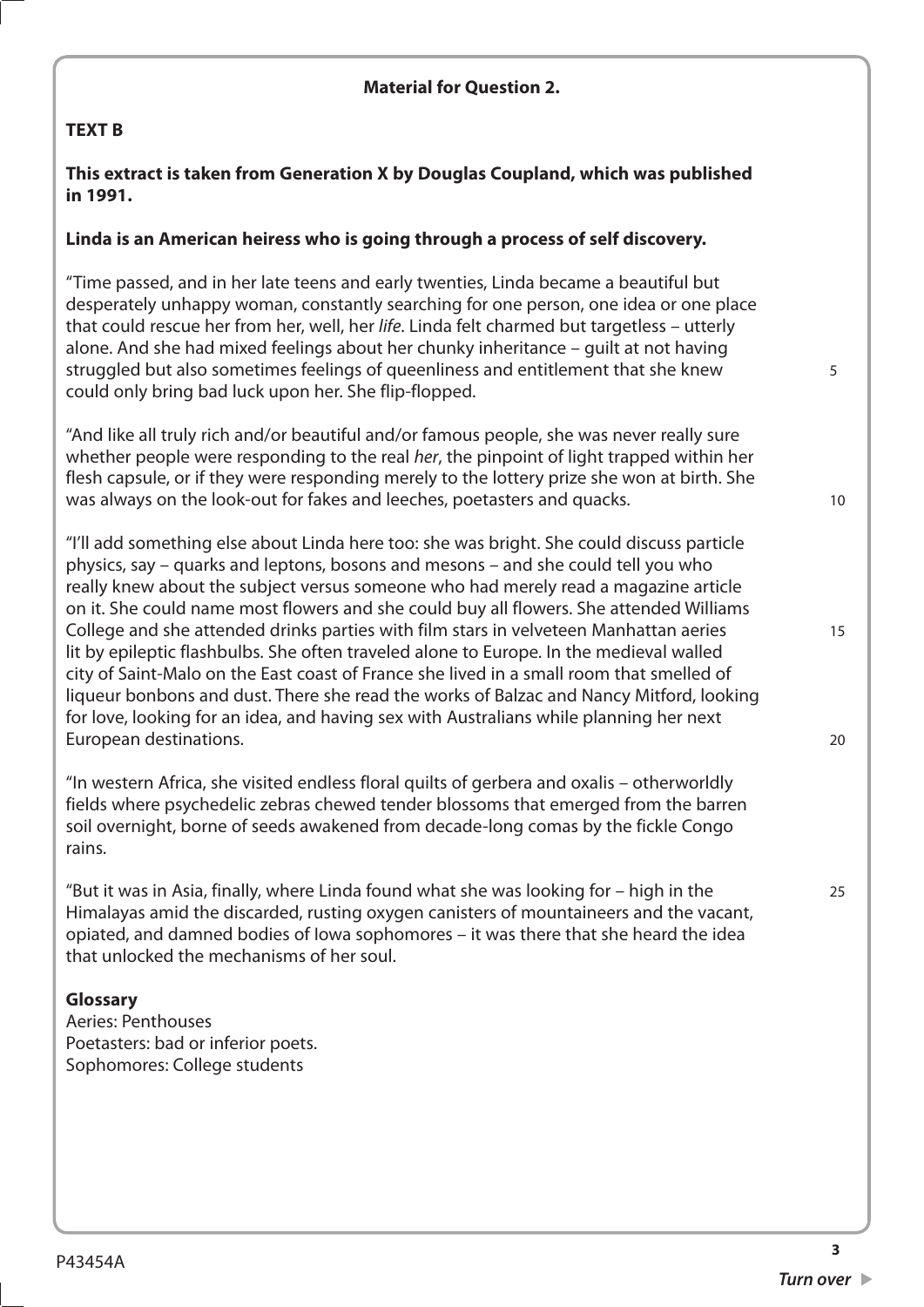# **SECTION B: POETRY**

# **Selections from Here to Eternity (ed. A Motion)**

| <b>Poet</b>                  | <b>Poem title</b>                     | Page number |
|------------------------------|---------------------------------------|-------------|
| Home                         |                                       |             |
| <b>Edward Thomas</b>         | The New House                         | 31          |
| <b>Matthew Sweeney</b>       | The House                             | 31          |
| <b>Gerard Manley Hopkins</b> | The Candle Indoors                    | 34          |
| Ian Hamilton Finlay          | Orkney Interior                       | 34          |
| <b>W</b> B Yeats             | from Meditations in Time of Civil War | 36          |
| Samuel Taylor Coleridge      | Frost at Midnight                     | 38          |
| Philip Larkin                | Home is so Sad                        | 42          |
| <b>Charlotte Mew</b>         | Rooms                                 | 43          |
| <b>Emily Dickinson</b>       | 'Sweet-safe-Houses'                   | 43          |
| <b>Robert Minhinnick</b>     | The House                             | 44          |
| <b>Robert Frost</b>          | The Hill Wife                         | 45          |
| <b>Robert Browning</b>       | Love in a Life                        | 48          |
| Alfred, Lord Tennyson        | from In Memoriam                      | 48          |
| Louis MacNeice               | House on a Cliff                      | 52          |
| <b>Derek Walcott</b>         | <b>Ruins of a Great House</b>         | 53          |
| Christina Rossetti           | At Home                               | 54          |
| Land                         |                                       |             |
| <b>William Wordsworth</b>    | from The Prelude, Book I (1805)       | 85          |
| <b>Dylan Thomas</b>          | Poem in October                       | 88          |
| Patrick Kavanagh             | Epic                                  | 90          |
| <b>W</b> R Rodgers           | <b>Field Day</b>                      | 91          |
| Miriam Waddington            | Popular Geography                     | 92          |
| Norman MacCaig               | <b>Summer Farm</b>                    | 93          |
| <b>Robert Browning</b>       | Home-thoughts from Abroad             | 95          |
| Elizabeth Barrett Browning   | from Aurora Leigh, Book I             | 95          |
| Ivor Gurney                  | Cotswold Ways                         | 97          |
| Michael Longley              | Landscape                             | 98          |
| Hugh MacDiarmid              | from On a Raised Beach                | 99          |
| Walt Whitman                 | This Compost                          | 100         |
| <b>Edward Thomas</b>         | Digging                               | 102         |
| Christopher Reid             | Men against Trees                     | 105         |
| <b>Stanley Kunitz</b>        | The War against the Trees             | 105         |
| <b>Thomas Hardy</b>          | Overlooking the River Stour           | 106         |
| R S Thomas                   | Welsh Landscape                       | 109         |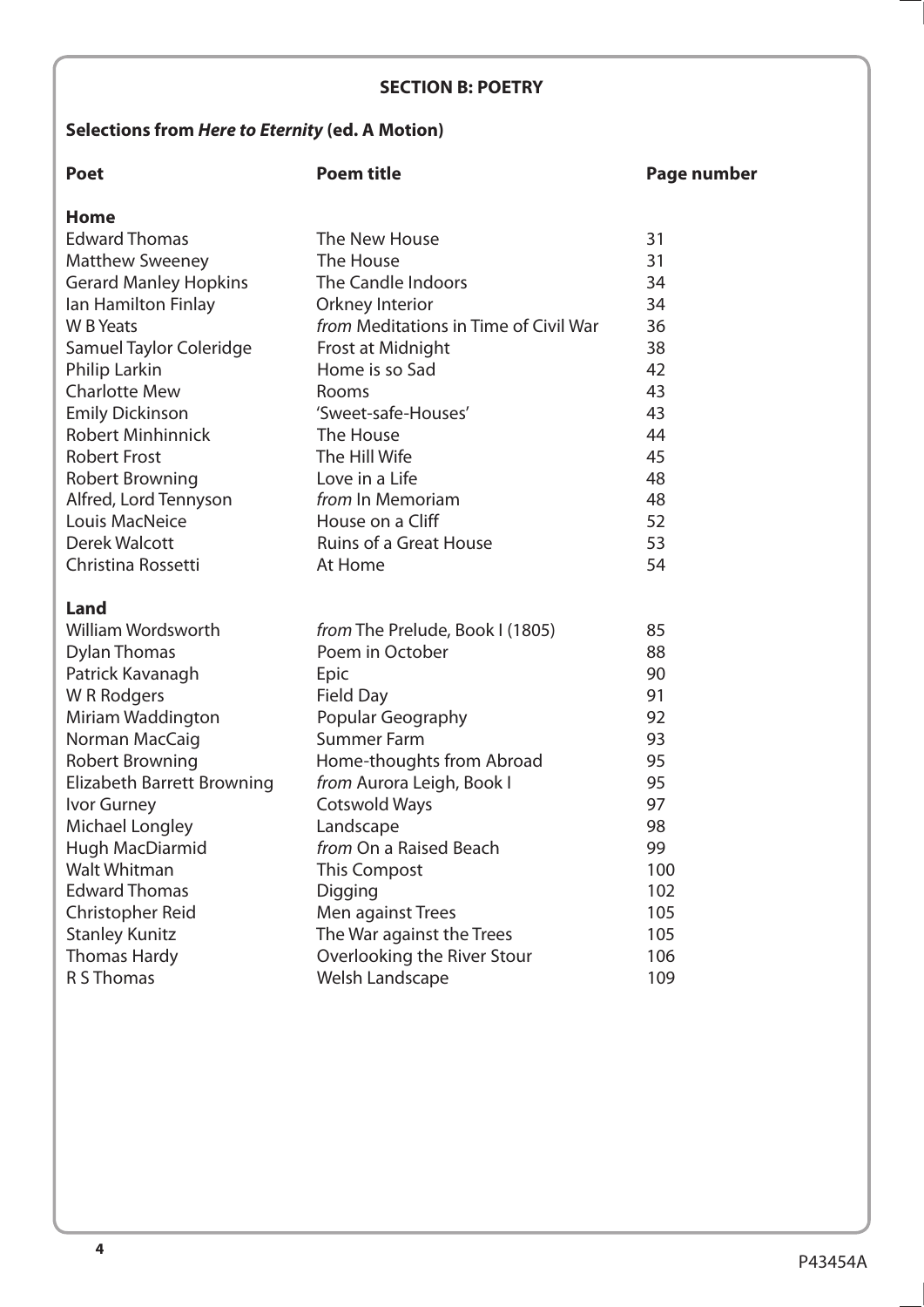# **Work**

| <b>VVUIR</b>              |                                     |     |
|---------------------------|-------------------------------------|-----|
| U A Fanthorpe             | You will be hearing from us shortly | 117 |
| <b>Elaine Feinstein</b>   | Father                              | 119 |
| Elma Mitchell             | <b>Thoughts After Ruskin</b>        | 121 |
| <b>Rita Dove</b>          | The Great Palaces of Versailles     | 123 |
| <b>William Wordsworth</b> | The Solitary Reaper                 | 124 |
| Molly Holden              | Photograph of Haymaker, 1890        | 125 |
| <b>Gillian Clarke</b>     | Hay-making                          | 126 |
| A B ('Banjo') Paterson    | Shearing at Castlereagh             | 130 |
| Allen Ginsberg            | The Bricklayer's Lunch Hour         | 131 |
| <b>Ruth Padel</b>         | <b>Builders</b>                     | 132 |
| William Blake             | The Chimney Sweeper                 | 138 |
| <b>Tony Harrison</b>      | Working                             | 139 |
| CH Sisson                 | Money                               | 143 |
| Philip Larkin             | Toads                               | 145 |
| Simon Armitage            | <b>CV</b>                           | 149 |
| R S Thomas                | lago Prytherch                      | 151 |
| Benjamin Zephaniah        | It's Work                           | 154 |
|                           |                                     |     |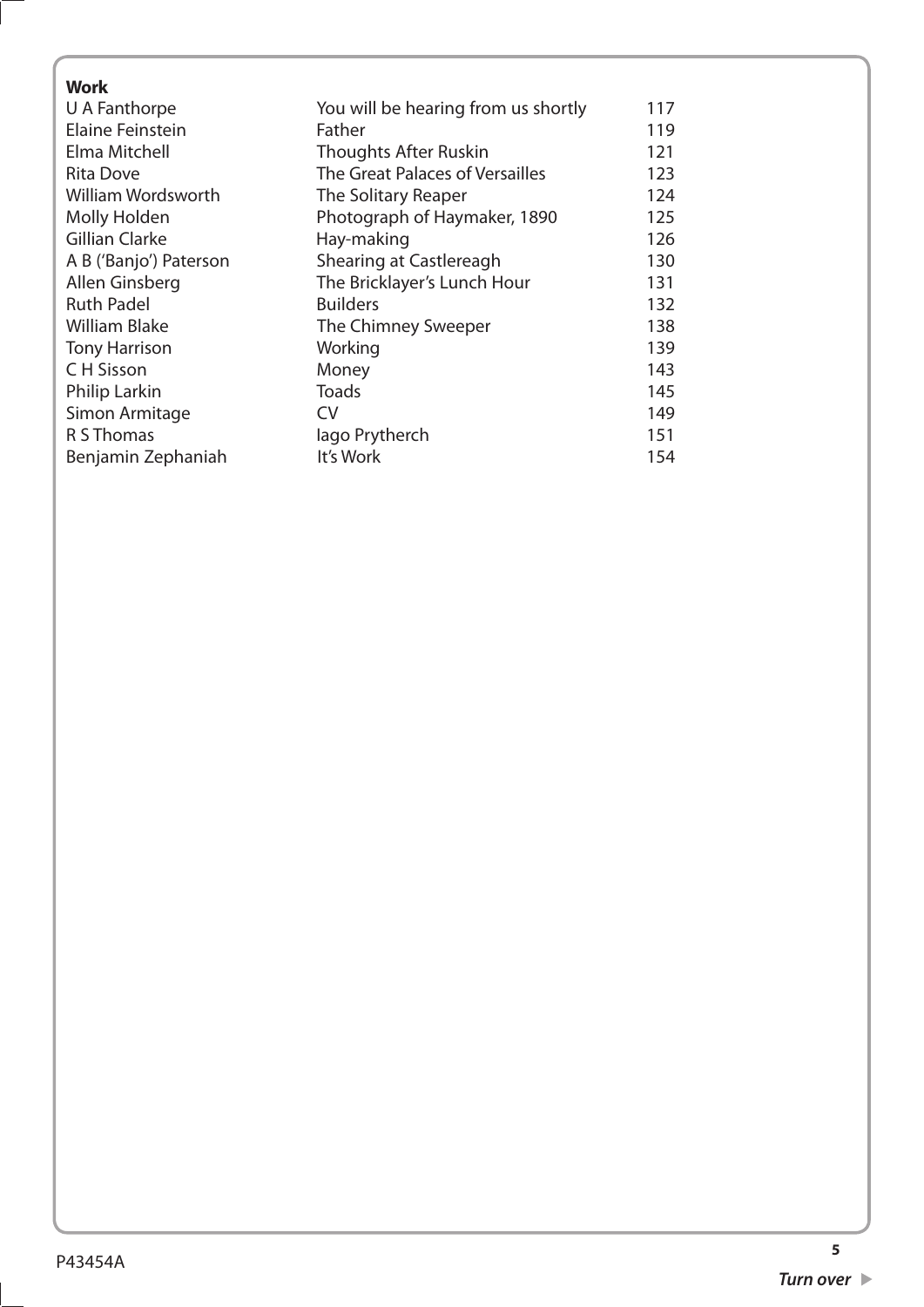# **Selections from The Oxford Anthology of English Poetry Volume II: Blake to Heaney (ed. J Wain)**

| <b>Poet</b>                  | <b>Poem title</b>                   | Page number |
|------------------------------|-------------------------------------|-------------|
| <b>Home</b>                  |                                     |             |
| <b>William Blake</b>         | Infant Joy                          | 4           |
| Samuel Rogers                | A Wish                              | 28          |
| <b>Charles Lamb</b>          | The Old Familiar Faces              | 139         |
| <b>Thomas Hood</b>           | I Remember, I Remember              | 300         |
| <b>William Barnes</b>        | The Wife A-Lost                     | 322         |
| <b>William Barnes</b>        | The Wind at the Door                | 323         |
| Alfred, Lord Tennyson        | Mariana                             | 366         |
| <b>Coventry Patmore</b>      | The Toys                            | 459         |
| <b>Thomas Hardy</b>          | The Self-Unseeing                   | 510         |
| <b>Gerard Manley Hopkins</b> | The Candle Indoors                  | 534         |
| <b>W B Yeats</b>             | The Lake Isle of Innisfree          | 569         |
| Walter de la Mare            | The Listeners                       | 595         |
| D H Lawrence                 | End of Another Home Holiday         | 606         |
| <b>Robert Graves</b>         | Parent to Children                  | 655         |
| George Barker                | To My Mother                        | 711         |
| Elizabeth Jennings           | One Flesh                           | 734         |
| Land                         |                                     |             |
| <b>William Wordsworth</b>    | from The Prelude                    | 64          |
| John Clare                   | After Reading in a Letter Proposals |             |
|                              | for Building a Cottage              | 248         |
| John Keats                   | On the Grasshopper and Cricket      | 252         |
| <b>John Keats</b>            | <b>To Autumn</b>                    | 272         |
| Elizabeth Barrett Browning   | from Aurora Leigh, Book I:          |             |
|                              | The Sweetness of England            | 338         |
| <b>Matthew Arnold</b>        | Dover Beach                         | 455         |
| <b>Thomas Hardy</b>          | <b>Beeny Cliff</b>                  | 519         |
| <b>Rudyard Kipling</b>       | The Way Through the Woods           | 567         |
| Charlotte Mew                | The Trees are Down                  | 589         |
| <b>Edward Thomas</b>         | As the Team's Head-Brass            | 603         |
| T S Eliot                    | from Four Quartets: Little Gidding  | 632         |
|                              |                                     |             |
| Louis MacNeice               |                                     |             |
|                              | The Sunlight on the Garden          | 671         |
| <b>Dylan Thomas</b>          | Especially when the October wind    | 715         |
| Philip Larkin<br>Thom Gunn   | Going, Going<br>On the Move         | 732<br>735  |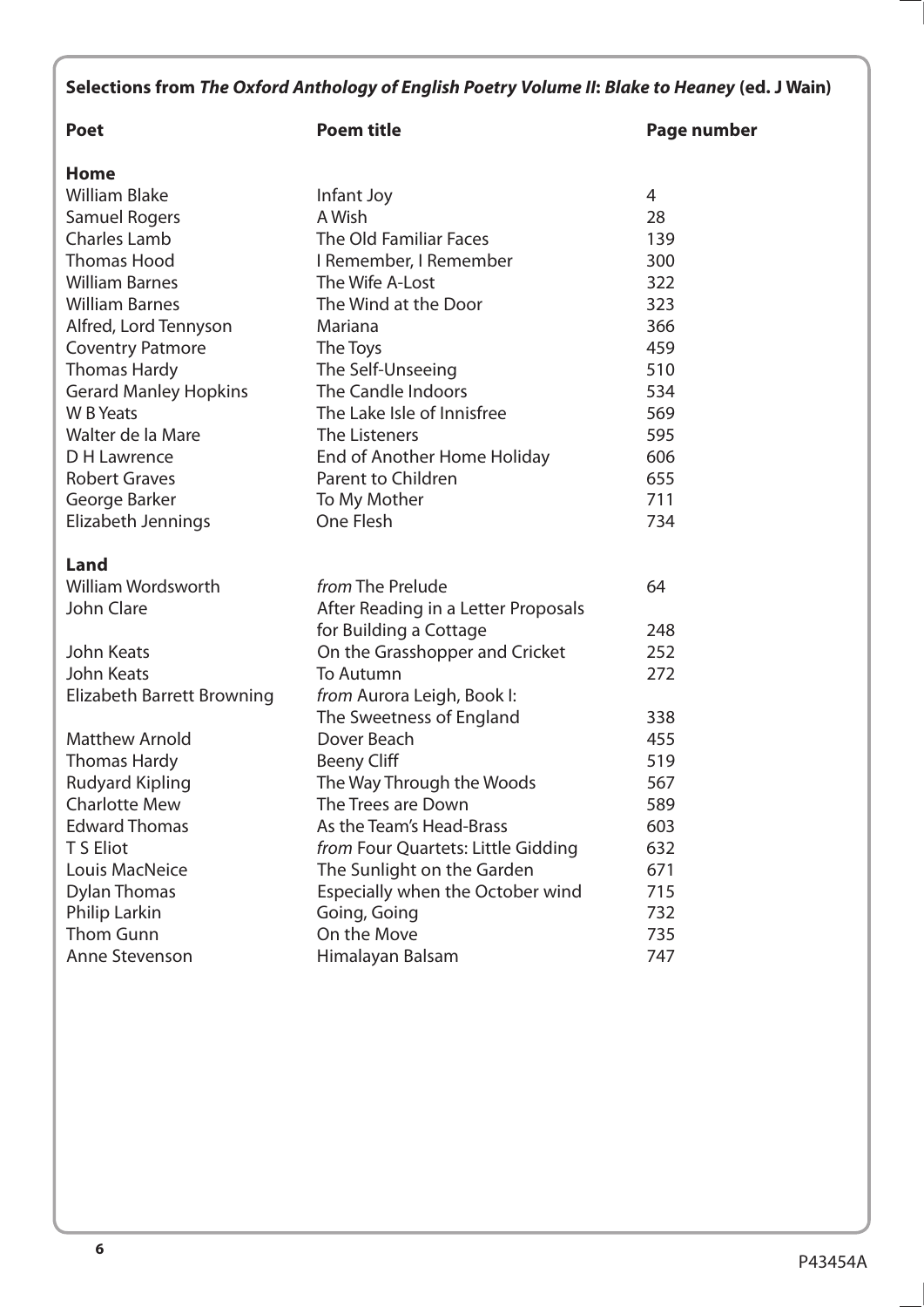| <b>Work</b>                  |                                            |     |
|------------------------------|--------------------------------------------|-----|
| <b>William Blake</b>         | The Chimney Sweeper                        | 3   |
| Joanna Baillie               | Hay Making                                 | 23  |
| William Wordsworth           | The Solitary Reaper                        | 63  |
| Samuel Taylor Coleridge      | <b>Work Without Hope</b>                   | 127 |
| <b>Gerard Manley Hopkins</b> | <b>Felix Randal</b>                        | 534 |
| A E Housman                  | The Carpenter's Son                        | 564 |
| <b>W</b> B Yeats             | To a Friend Whose Work Has                 |     |
|                              | Come to Nothing                            | 571 |
| W B Yeats                    | A Coat                                     | 573 |
| <b>Wilfred Owen</b>          | Miners                                     | 648 |
| W H Auden                    | 'O lurcher-loving collier, black as night' | 693 |
| W H Auden                    | In Memory of W B Yeats                     | 694 |
| <b>Philip Larkin</b>         | Toads                                      | 725 |
| Philip Larkin                | <b>Toads Revisited</b>                     | 729 |
| <b>Ted Hughes</b>            | View of a Pig                              | 741 |
| <b>Ted Hughes</b>            | <b>Tractor</b>                             | 742 |
| Seamus Heaney                | The Forge                                  | 748 |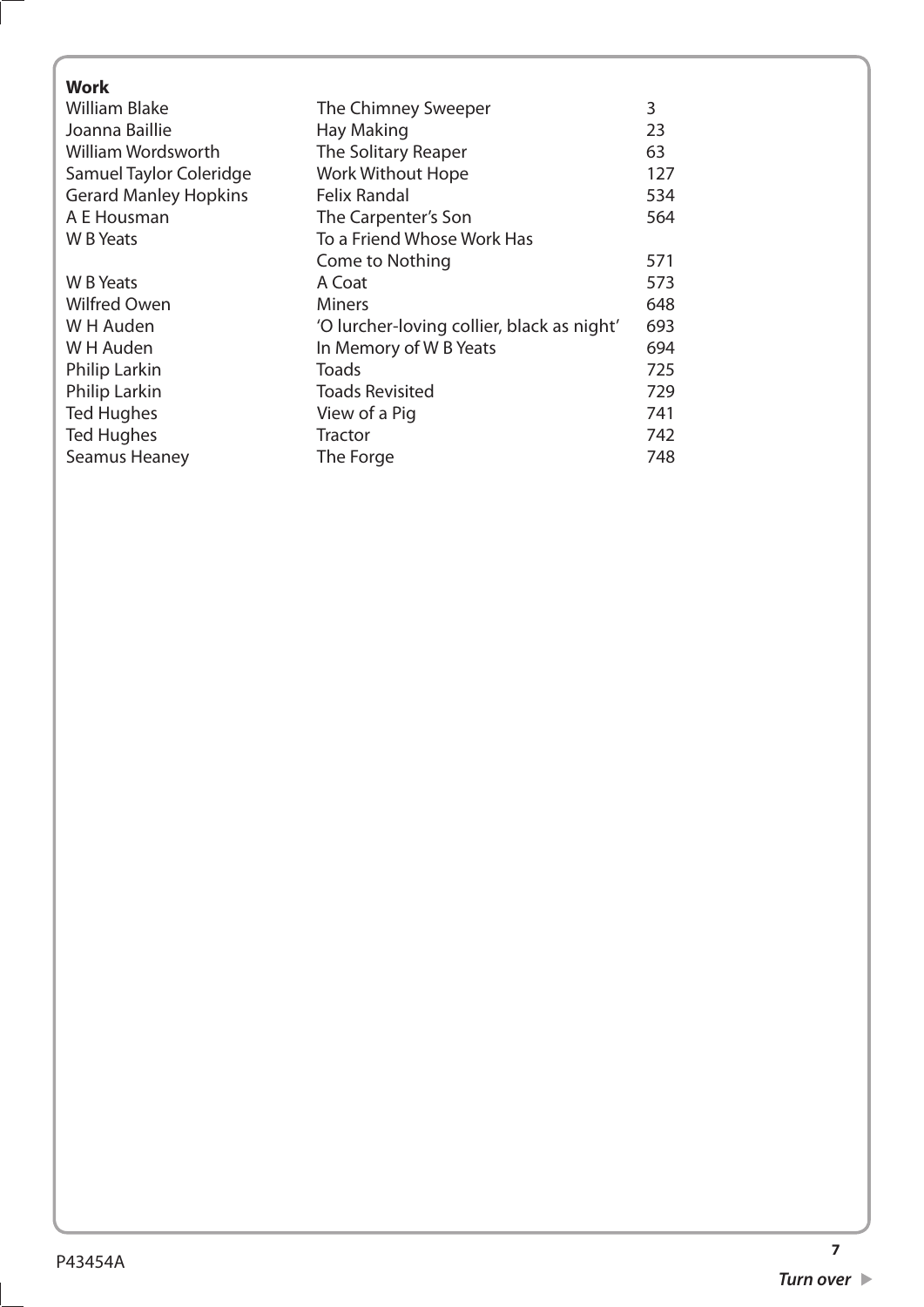# **Selections from The Rattle Bag (ed. S Heaney and T Hughes)**

| <b>Poet</b>                  | <b>Poem title</b>                            | Page number |
|------------------------------|----------------------------------------------|-------------|
| Home                         |                                              |             |
| e e cummings                 | 'anyone lived in a pretty how town'          | 35          |
| Norman MacCaig               | Aunt Julia                                   | 51          |
| Louis MacNeice               | Autobiography                                | 53          |
| <b>Thom Gunn</b>             | <b>Baby Song</b>                             | 56          |
| <b>Gwendolyn Brooks</b>      | The Ballad of Rudolph Reed                   | 62          |
| John Betjeman                | Death in Leamington                          | 123         |
| <b>Thomas Hardy</b>          | The House of Hospitalities                   | 193         |
| <b>Robert Graves</b>         | It Was All Very Tidy                         | 217         |
| Walter de la Mare            | John Mouldy                                  | 226         |
| <b>Robert Graves</b>         | Lollocks                                     | 249         |
| John Clare                   | <b>Mouse's Nest</b>                          | 299         |
| Patrick Kavanagh             | 'My father played the melodeon'              | 303         |
| D H Lawrence                 | Piano                                        | 343         |
| <b>Thomas Hardy</b>          | The Self-Unseeing                            | 373         |
| W H Auden                    | The Wanderer                                 | 454         |
| Land                         |                                              |             |
| <b>Edward Thomas</b>         | 'As the team's head-brass flashed out'       | 42          |
| <b>Thomas Hardy</b>          | <b>Beeny Cliff</b>                           | 67          |
| <b>Andrew Marvell</b>        | <b>Bermudas</b>                              | 73          |
| Elizabeth Bishop             | The Bight                                    | 76          |
| <b>Gerard Manley Hopkins</b> | <b>Binsey Poplars</b>                        | 77          |
| <b>Robert Frost</b>          | <b>Birches</b>                               | 78          |
| Sylvia Plath                 | Crossing the Water                           | 117         |
| <b>Robert Frost</b>          | <b>Desert Places</b>                         | 125         |
| <b>John Clare</b>            | The Flood                                    | 156         |
| <b>Emily Dickinson</b>       | 'How the old Mountains drip with Sunset' 195 |             |
| <b>Thomas Hardy</b>          | In Time of 'The Breaking of Nations'         | 211         |
| Norman MacCaig               | Interruption to a Journey                    | 214         |
| <b>T S Eliot</b>             | Landscapes                                   | 229         |
| Sylvia Plath                 | Mushrooms                                    | 299         |
| William Wordsworth           | Nutting                                      | 314         |
| Hugh MacDiarmid              | <b>Scotland Small?</b>                       | 365         |
| <b>Robert Frost</b>          | Stopping By Woods on a Snowy Evening         | 407         |
| <b>William Stafford</b>      | A Survey                                     | 410         |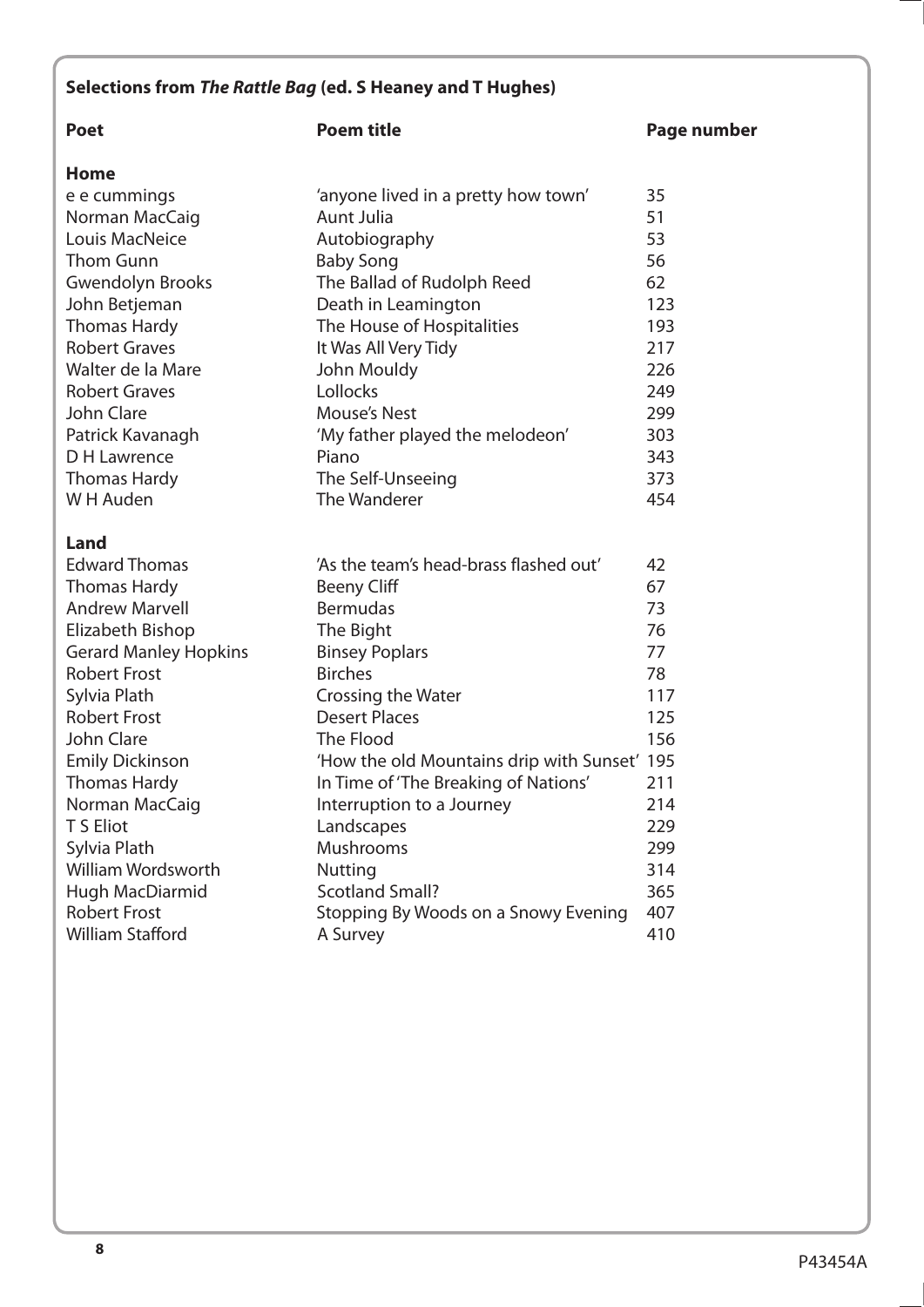| <b>Work</b>                    |                                   |     |
|--------------------------------|-----------------------------------|-----|
| Robert Lowell                  | <b>Alfred Corning Clarke</b>      | 24  |
| Hugh MacDiarmid                | Another Epitaph on an             |     |
|                                | <b>Army of Mercenaries</b>        | 35  |
| <b>William Carlos Williams</b> | <b>The Artist</b>                 | 37  |
| Philip Larkin                  | At Grass                          | 45  |
| <b>Charles Causley</b>         | <b>Ballad of the Bread Man</b>    | 64  |
| Anon                           | The Blacksmiths                   | 82  |
| Anon                           | The Buffalo Skinners              | 88  |
| <b>William Blake</b>           | The Chimney Sweeper               | 108 |
| <b>Edward Thomas</b>           | Cock-Crow                         | 110 |
| Kenneth Fearing                | <b>Dirge</b>                      | 129 |
| Padraic Colum                  | A Drover                          | 135 |
| A E Housman                    | Epitaph on an Army of Mercenaries | 142 |
| W H Auden                      | Epitaph on a Tyrant               | 142 |
| R S Thomas                     | Lore                              | 253 |
| <b>Walt Whitman</b>            | The Ox-Tamer                      | 332 |
| <b>Wallace Stevens</b>         | Ploughing on Sunday               | 346 |
|                                |                                   |     |